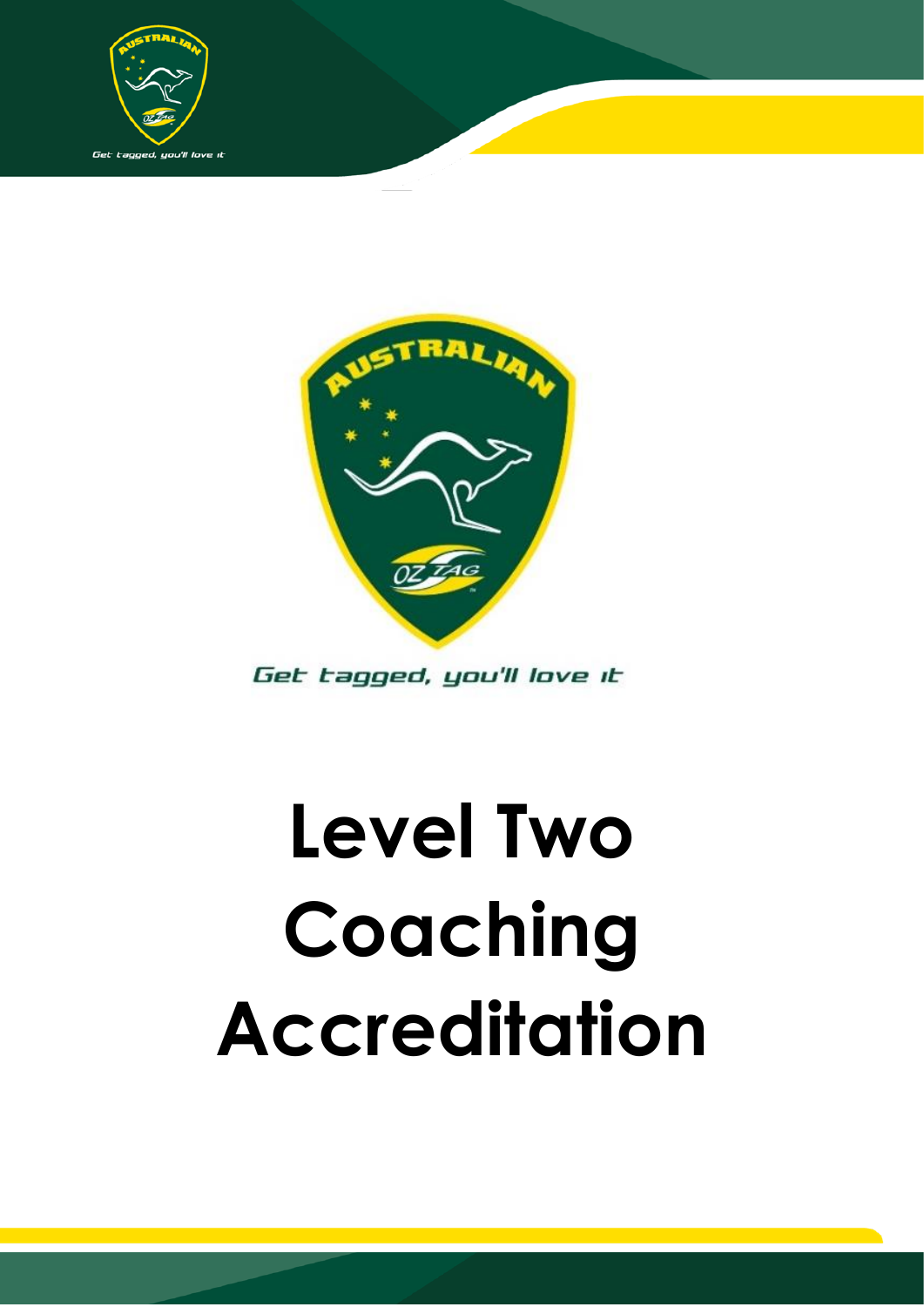

# **Level Two Coaching Accreditation**



### **Introduction**

The Australian Oztag Sports Association (AOSA) has recognised the critical role Coaches play in fostering the development of our athletes both on and off the field and as such the Oztag Level Two Coaching Course has been developed to provide Coaches who are passionate about the Game, have a desire to develop the skills of our young players and to provide a fun, safe environment where they are continually learning new skills and leave the session wanting more.

Becoming an accredited coach is an important step in ensuring that you are providing a quality service to all players.

By undertaking this course, you will be trained in applying more advanced coaching principles for Oztag, obtain access to basic, intermediate and more advanced skills, drills and games that are best suited to Oztag and gain an understanding to some of the Laws of the Game.

The course is delivered online with a 90% pass mark of the multiple-choice questionnaire required for Accreditation to be provided.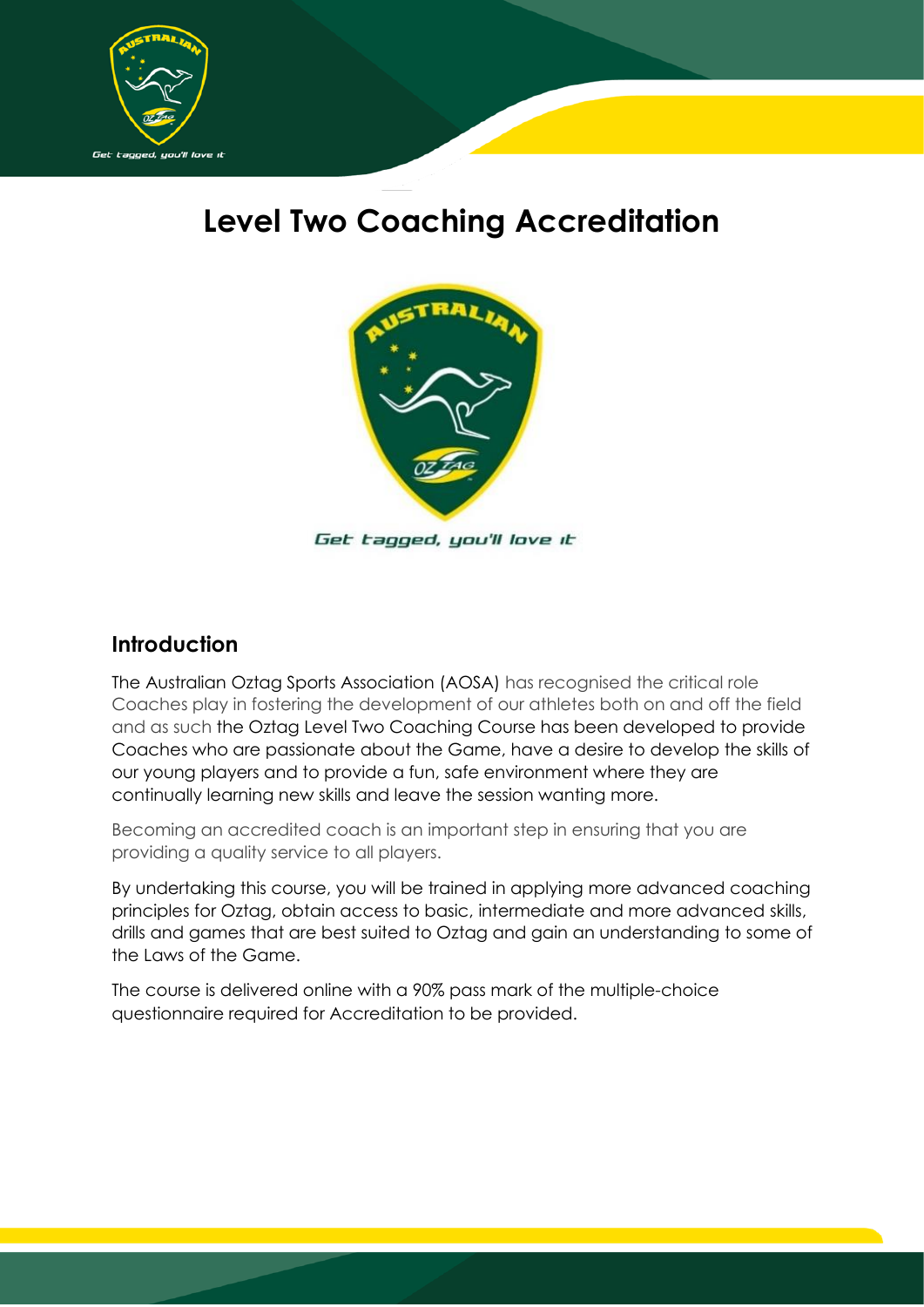

# **The Game of Oztag**

Oztag is an International sport played by men, women and children of all ages who play in competitions and tournaments at local, state, national and international level.

Local competitions and leagues are played all over the World, with the largest participation levels being in Australia, New Zealand, Ireland and Great Britain.

Oztag is a non-tackling game with the standard dimensions of a senior playing field being 70m x 50m. This means that 2 Oztag fields fit on a Rugby League/Union or soccer field. At International Tournaments there is a scoring box that is 5m wide within the in-goal area of the field and if teams happen to score within that scoring box, they are given a bonus point which enables the games to remain close.

There are eight players on the field per team, with teams usually having 12 – 16 players in total who interchange amongst each other throughout the game.

A minimum of 5 players are required for each team before a game can commence.

Players wear shorts with a Velcro patch on either side of the shorts at hip height. A strip of cloth, known as a Tag is attached to this Velcro patch and defenders are required to remove one or both tags whilst the attacking player is in possession of the ball for it to be regarded as a tag. There are 6 tags per set before the attacking team are required to hand over the ball. The object of the game is for the attacking team to score as many tries as possible or at the very least to promote the ball down the field and get as close to the oppositions try line as possible.

In Oztag, the ball is allowed to touch the ground as long as it is not propelled forward of an attacking player's hand and regathered to which a knock on would be called.

Teams kick off with a place kick from half way to commence play and the scoring team restarts play in the same manner after a try has scored. Line drop-outs are taken from the centre of the try line if the ball is kicked dead by the attacking team. Kicking in general play is allowed as long as it is not kicked above the shoulder height of the referee. Games are usually played over 40 minutes, 2 x 20-minute halves although these may vary depending on the age of the players and various conditions.

The game is fast-paced and exciting with attacking players making it extremely challenging for the defenders to remove the Tag with their evasive skills and attacking ability. The act of "tagging" is a definite act and definitely makes it easier for referees when determining whether a player was tagged or not.

The game is referred to as a non-contact sport, and the rules are designed to minimise the amount of contact, for example you as an attacker cannot run straight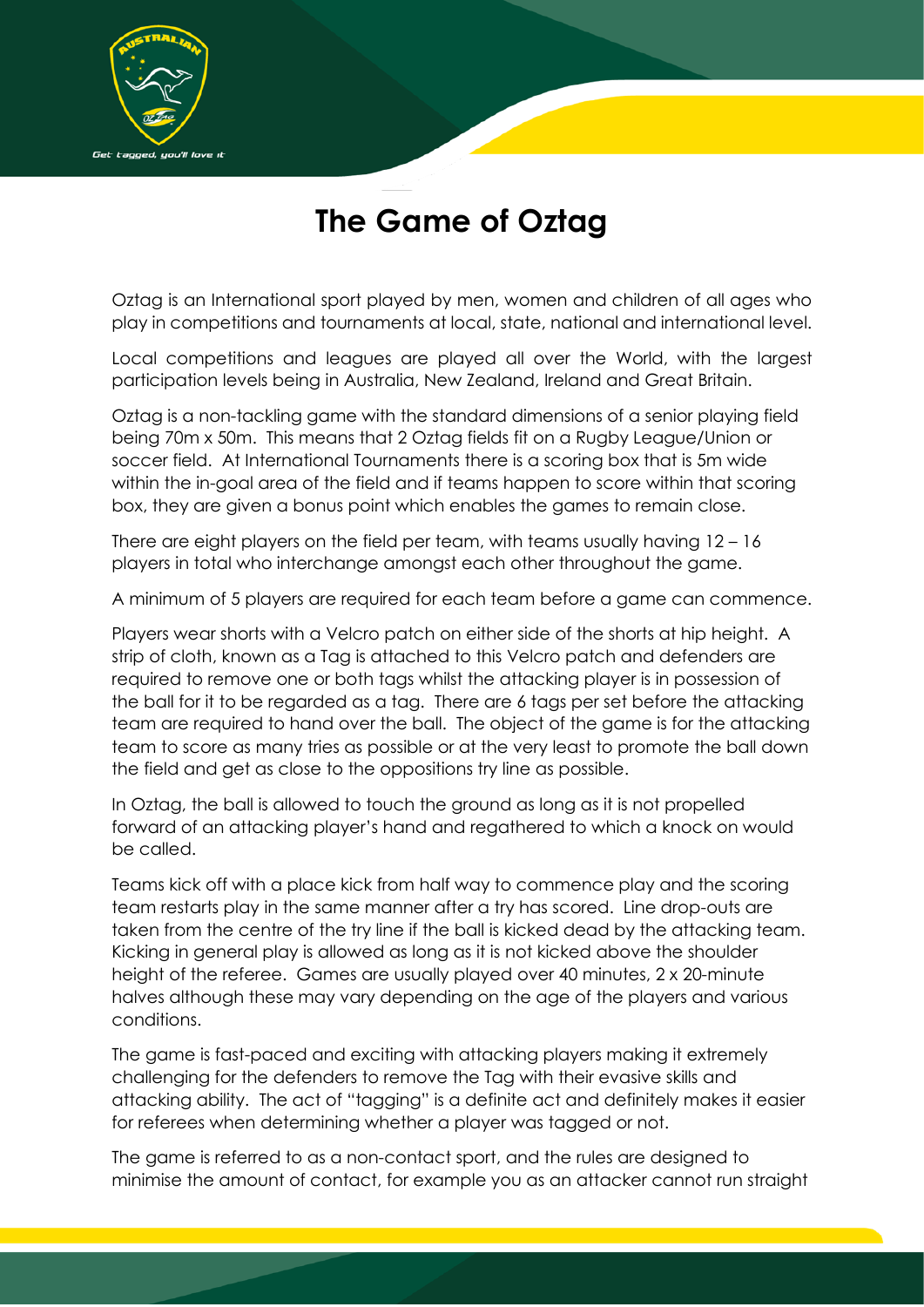

at a defender, you must run at the gap/space. Similarly, the onus is also on defenders to avoid making contact by not impeding the progress of an attacking player. Ultimately, the player deemed by the referee to initiate contact, will be penalised

There are representative opportunities for all players from a local level all the way through to Australian teams with players being able to compete at State and National Championships as well as World Cup Tournaments. This course aims to provide accreditation for coaches who aspire to coach at Junior/Senior State Cups and National Championships.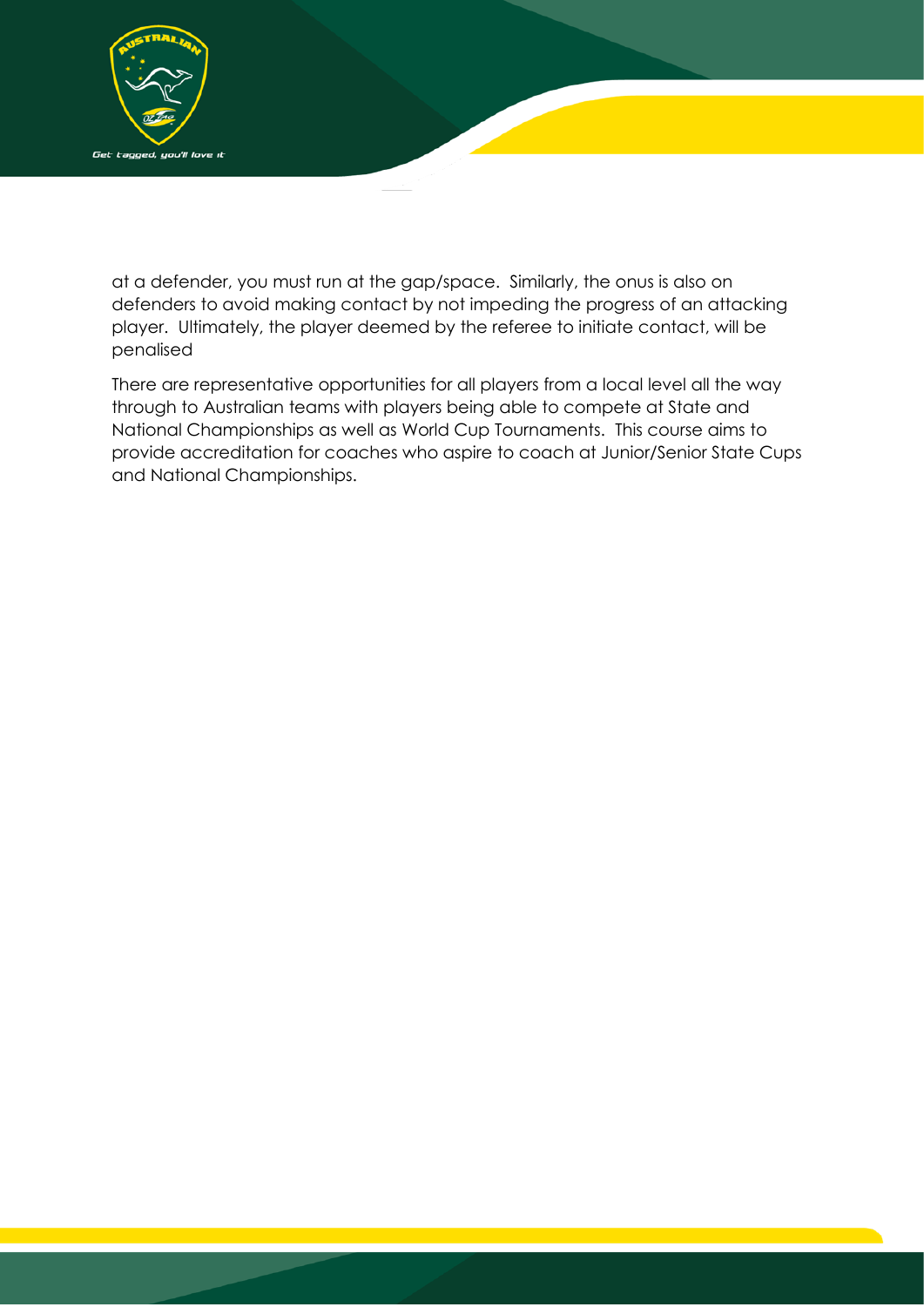

## **Basic Terms**

**Ball Carrier:** The player in possession of the ball

**Play the Ball:** When the player places the ball on the ground and uses his foot to roll the ball backwards to the player positioned behind them (dummy half)

**Marker:** The player from the defending team who stands directly in front of the opposition player who is playing the ball

**Dummy Half:** The player receiving the ball in a play the ball

**Passing:** When a player gives/distributes the ball to another player. The ball must travel backwards out of the hands of the person passing the ball

**First Receiver:** The first player to receive a pass from the dummy half

**Try:** A try is scored when a player grounds the ball over the oppositions try line. The scoring player must be in control of the ball and use downward pressure when grounding the ball

**Forward Pass:** A pass in which the ball is thrown out of the hands in the direction of advance towards the oppositions try line

**Dummy:** A player "throws a dummy" when they pretend to pass the ball to a team mate however continues to hold the ball themselves

**Catching:** When a player receives a pass or kick using their hands

**Kicking:** Where a player moves the ball in any direction with their foot – this is generally in a forward direction.

**Tap Kick:** When a team is given a Penalty a player from the attacking team will tap the ball with his foot, then picks it up and has the ability to then run, pass or kick the ball.

**Grubber Kick:** Where the ball is kicked by an attacking player along the ground, below the height of the referee's shoulder. The ball once kicked may bounce above the referee's shoulder height however this may only occur if the ball has made contact with the ground first

**Drop Out:** Where the ball is kicked after briefly touching the ground before the foot makes contact. This is generally a restart of play if the defending team has made an error in their in-goal area.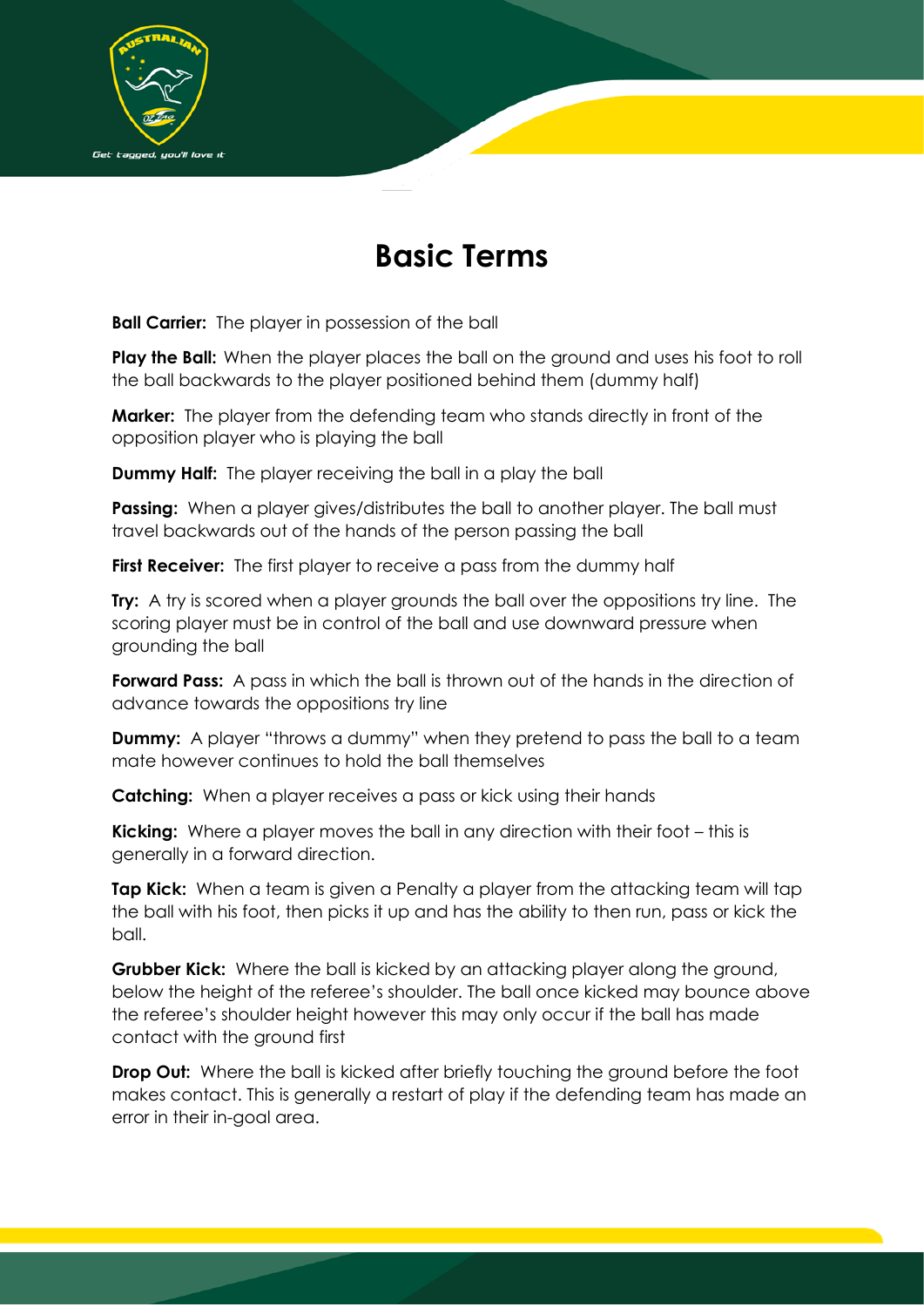

**Place Kick:** This kick starts play at the beginning of each half or after a team scores a try. The kick is taken from the half-way line in the middle of the field with the ball being kicked from the ground.

**Making a Tag/Tagging:** Is where a defender removes the tag/s from an attacking player's shorts which leads to either a Play the Ball or handover if it is deemed the last tackle by the referee

**Knock On:** When a player propels the ball forward of their hands or arms and it makes contact with the ground or another player. This action will constitute a Knock On

**Change Over:** The handing over of the ball to the opposition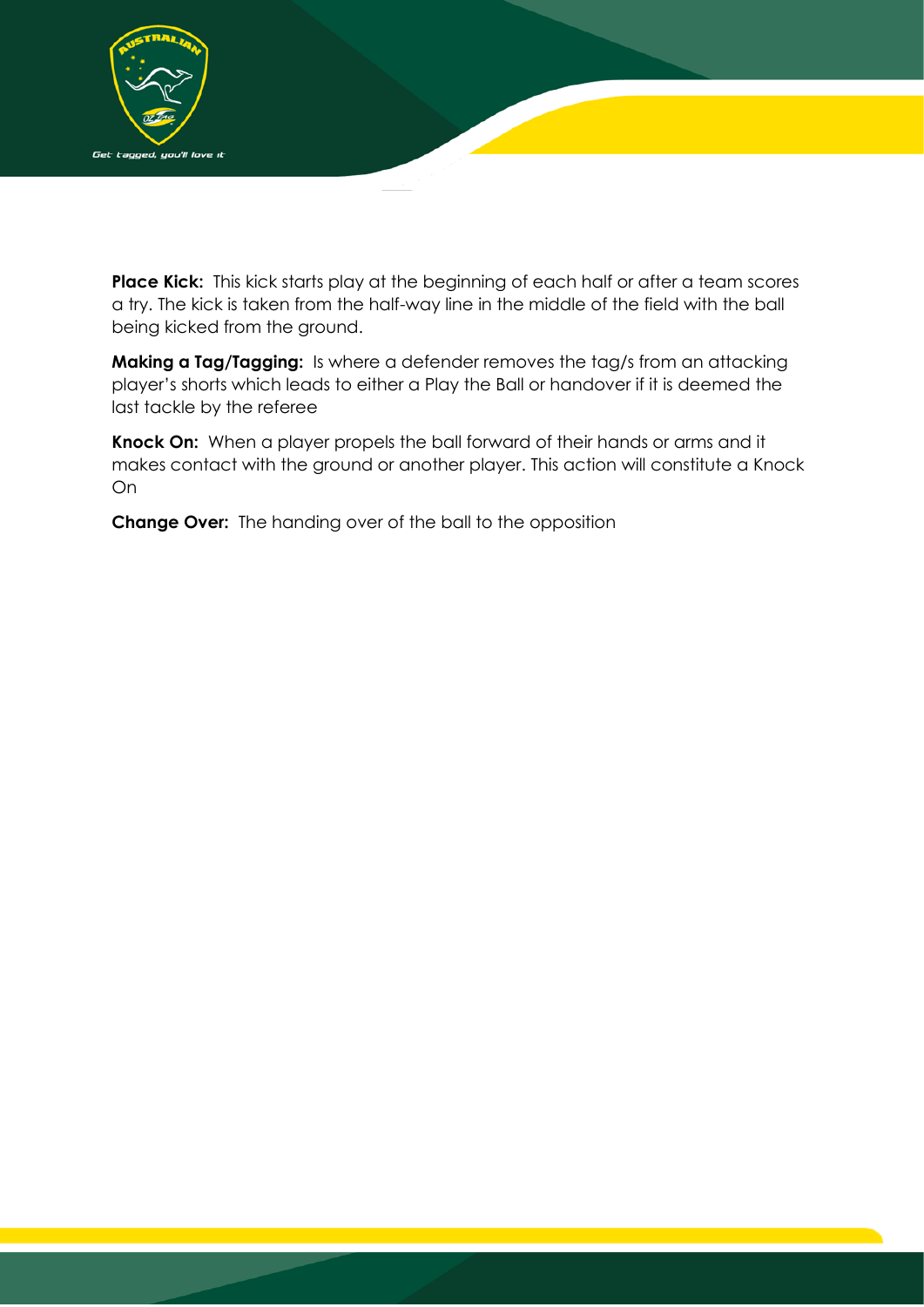



## TAG PLAYING FIELD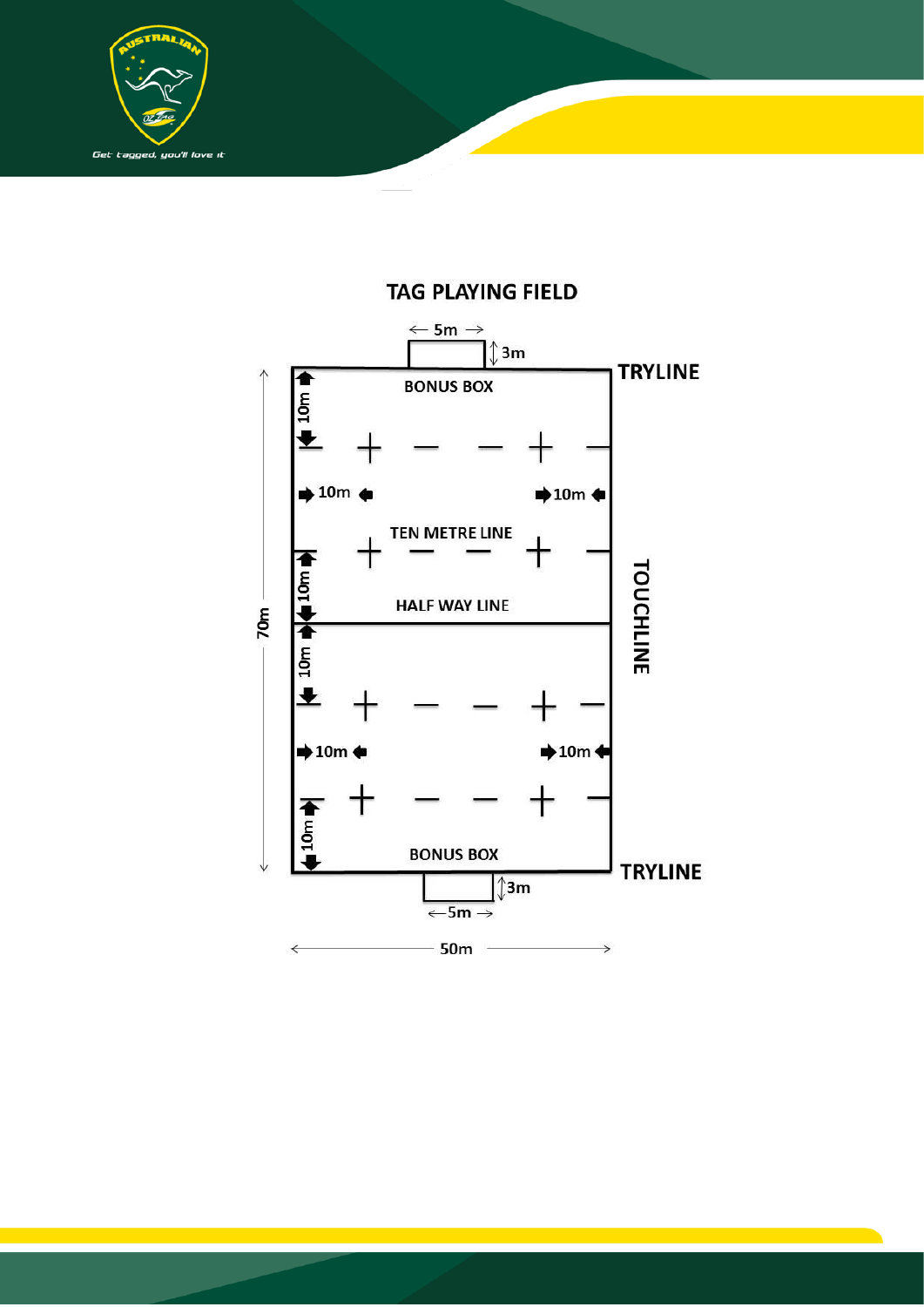

## **General Questions**

- 1. How long is a Tag playing field?
	- a) 50m
	- b) 70m
	- c) 100m
	- d) 65m
- 2. How many tags should a player wear to start a game of Tag?
	- a) 1
	- b) 0
	- c) 3
	- d) 2
- 3. What is the minimum number of players required on the field to start a game of Tag?
	- a) 8
	- b) 6
	- c) 5
	- d) 4
- 4. How is a game of Oztag generally started?
	- a) A tap start
	- b) A play the ball
	- c) A centre bounce
	- d) A place kick
- 5. How is the winner of a game of Tag decided?
	- a) Referee
	- b) Least amount of tries scored
	- c) Most amount of tries scored
	- d) Scissors, paper, rock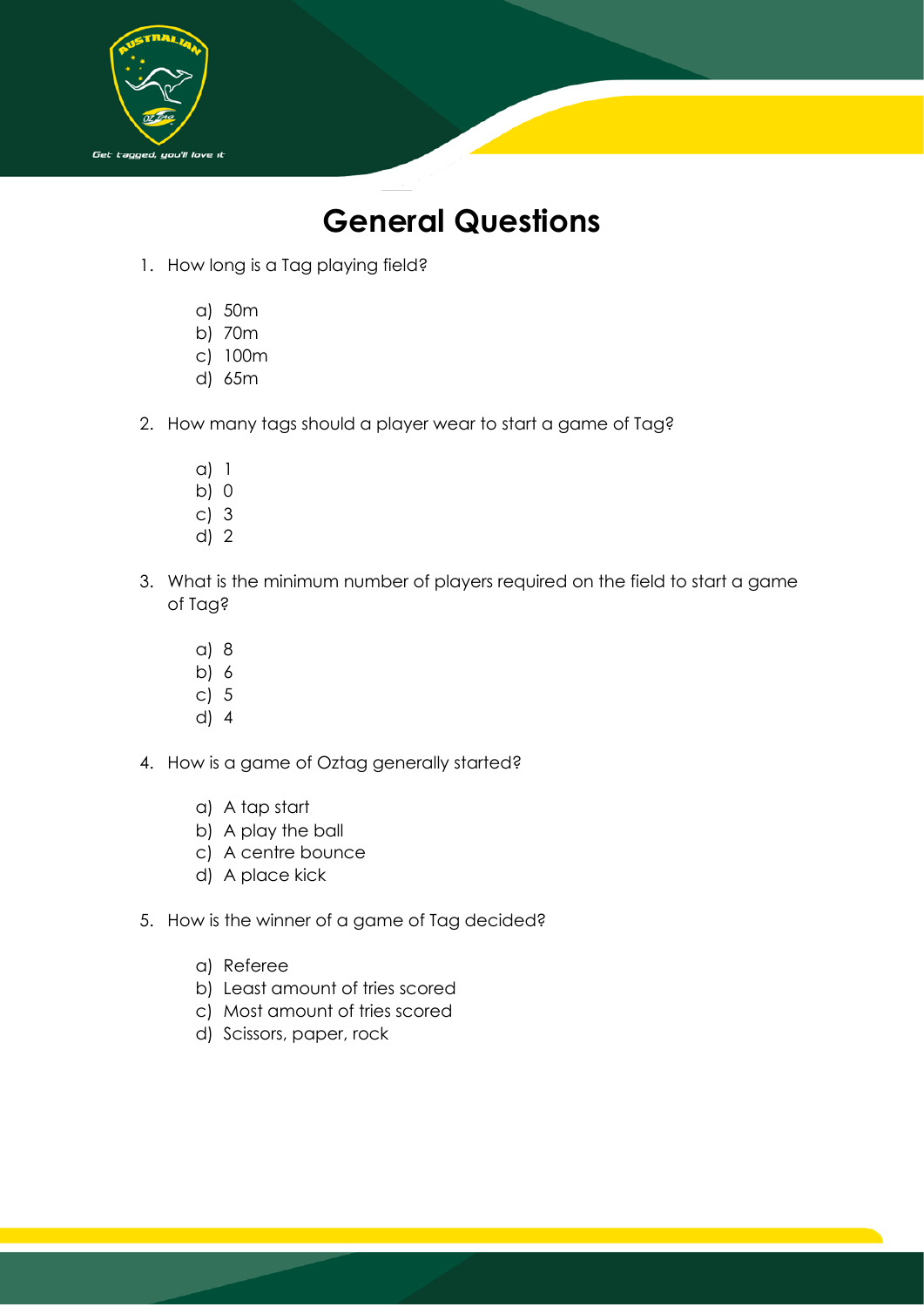

- 6. What is the correct position of the tags on a players shorts/tights?
	- a) Sideways
	- b) Straight down
	- c) Upside down
	- d) All of the above
- 7. How high can a ball be kicked in general play?
	- a) Shoulder height of the tallest player in the game
	- b) Shoulder height of the referee
	- c) The height of the goal posts
	- d) Hip height of smallest player on the field
- 8. What action is required for a player to have scored a try?
	- a) Simply run across the try line with the ball in hand
	- b) Placing the ball on the ground over the try line with control
	- c) Throwing the ball over the try line
	- d) Rolling the ball in the in-goal area
- 9. Where does a Marker stand in the defensive line?
	- a) Right next to the referee
	- b) Behind the defensive line
	- c) With the attacking team
	- d) In front of the person playing the ball
- 10. When running in possession of the ball, attacking players should?
	- a) Run at any defender who gets in their way
	- b) Always kick the ball for themselves
	- c) Avoid contact with opposition players by running into gaps
	- d) Pass the ball to the referee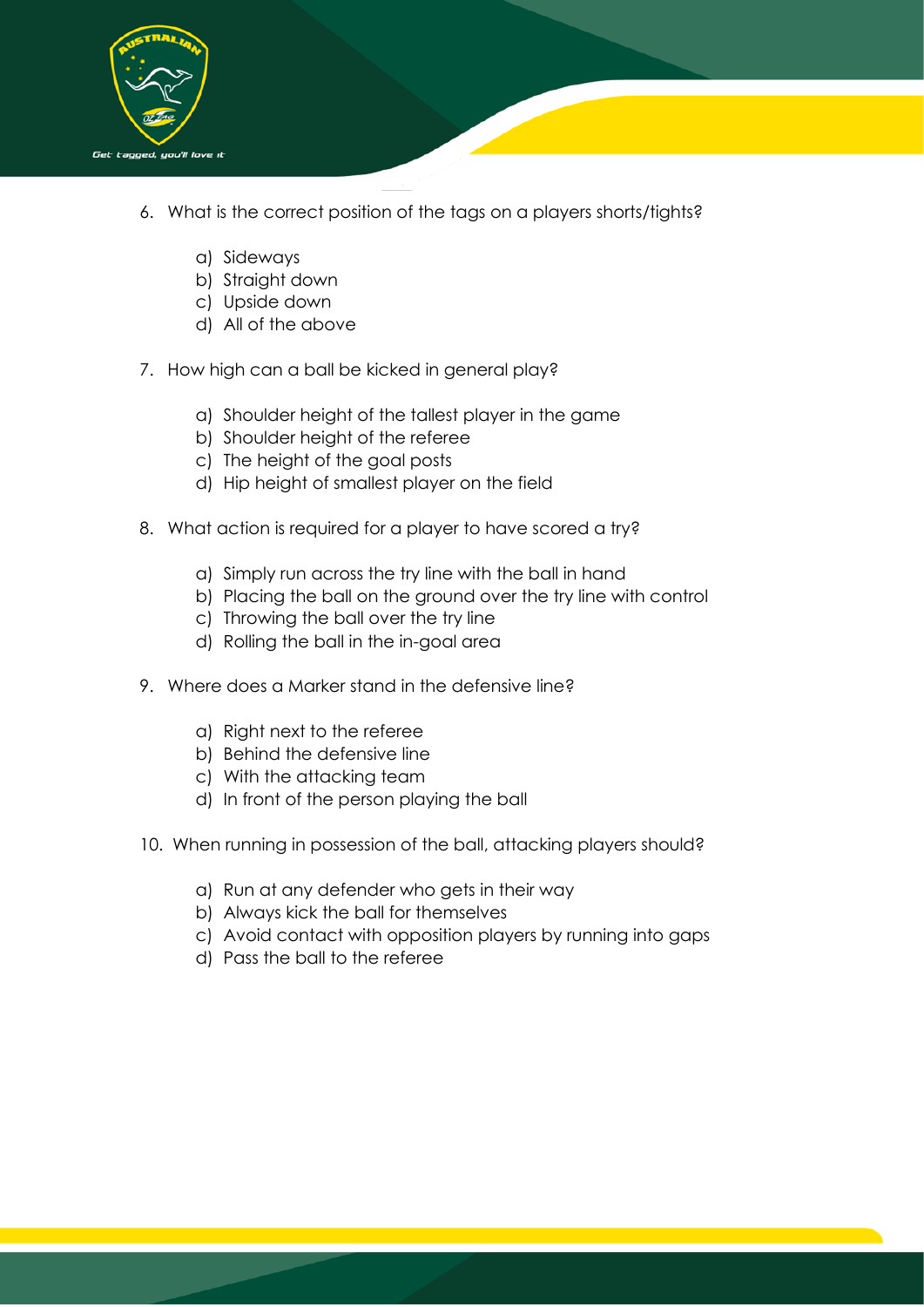

# **The Coach in Action**

Oztag is a team sport which means coaches need to have good communication skills and the ability to manage all participants. In addition to their ability to communicate they also need to be very organized ensuring such things as training times and venues, equipment, uniforms and game day arrangements are all set in place or at least have someone allocated to assist with these issues.

As a coach you should be aiming to motivate your players, provide them with the correct information and teaching points that will allow them to train effectively and improve their performance as an individual and a team.

Things to consider when coaching players is

- Do I have the players attention?
- Am I explaining the skill/drill correctly?
- Do the players understand my explanation?
- Is the terminology and skill/drill age appropriate?

A huge plus for any coach is the ability to be able to demonstrate well – this would be considered a priceless gift. Not only does a good explanation make your job as a coach so much easier but a good demonstration provides a visual for your players – they can see what you are wanting them to do and also prevents the long-winded explanations.

Bear in mind, the ability to demonstrate well is a valuable tool as a coach however there are limits and not every sprint coach is going to be able to run 100m in under 10 seconds, so don't feel this is the only way you can get your message across. If you are not feeling confident, consider a preselected demonstrator, allow the players to try themselves or by using visual aids to assist with the demonstration.

The primary role for any good coach is to ensure the players have the opportunity to enjoy an environment where there is an emphasis on having fun, making friends and developing fundamental skills. If this is done right then this will result in positive gains in the development of all the players and a greater chance in those players wanting to come back and play/train each and every week.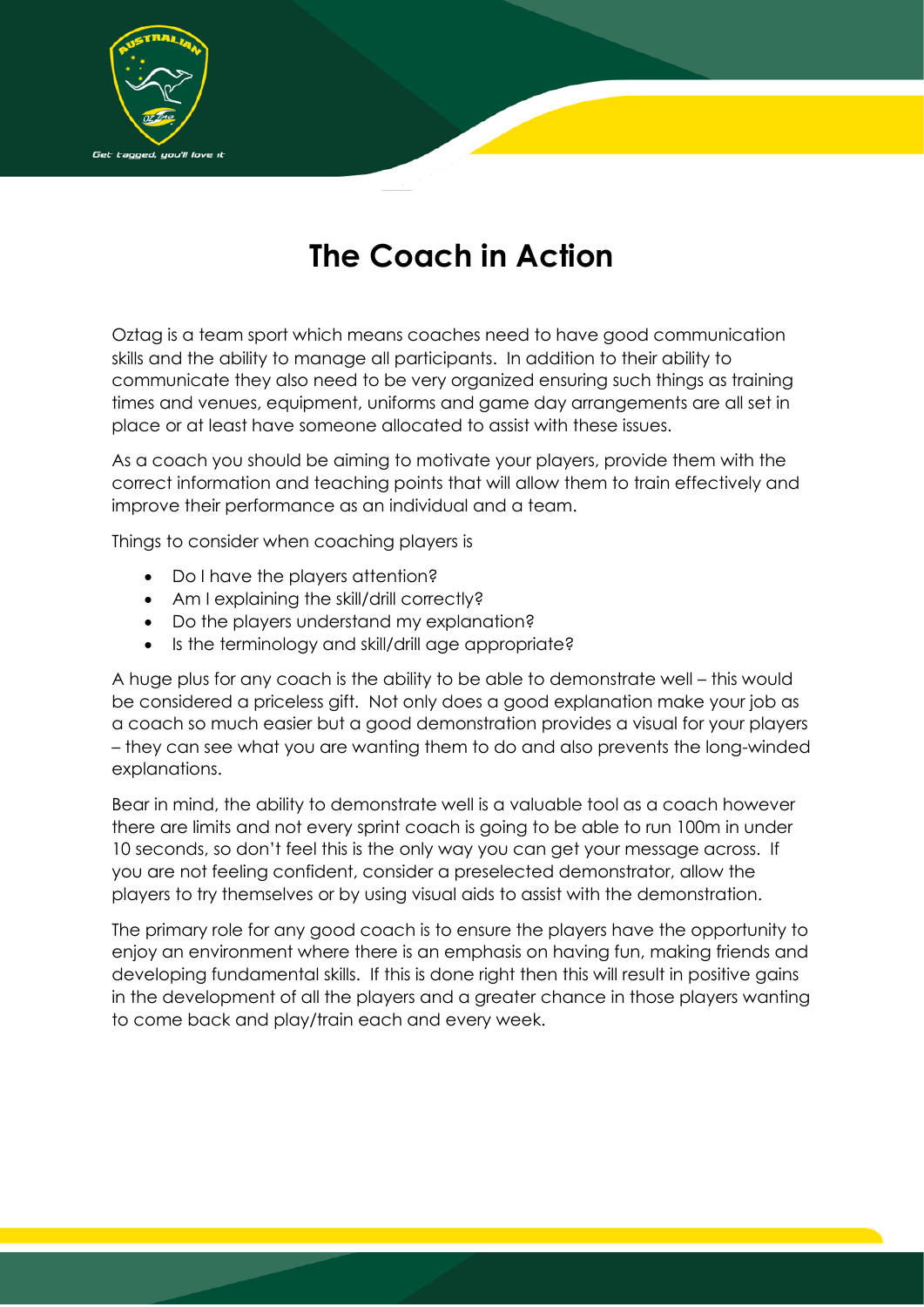

Planning your training session is a very important part of your job as a Coach. It is encouraged that coaches plan their sessions in a sequential and easy to follow format. It is essential that every session includes variety, appropriate activities and opportunities to practice and progress. The benefits of planning a training session are as follows:

- Allows the coach to provide a session that will be more beneficial for the players
- Alleviates the pressure on the coach when setting up the drills and organizing participants
- Allows for maximum use of time to run the session
- Ensures all resources are available when required
- Includes all players in the drills and activities
- Provides challenging activities that allows for a progressive development of the playing group

Not only is it important to plan your training sessions but consideration should also be given to planning the time in which you have with your team leading up to a competition or tournament and how many sessions you are looking to conduct, the experience of the playing group and what skills, drills and plays would best suit their ability.

When planning a training session, the following should be included:

- **Date** recording the date will assist with planning future sessions so you know what you have already covered
- **Venue** not all venues have enough room to accommodate all activities wet weather could mean having to train inside and modifying your session, having other teams using the fields at the same therefore having access to only half the field
- **Number of players** this assist with being able to execute your planned drills if you know what your approximate numbers will be. It also helps with the number of resources you need, what size groups you will be using and if you intend on having a game scenario either amongst the squad or against opposition whether this becomes viable for what you are hoping to achieve
- **Age/Ability** different ages will have different skill levels and ability levels depending on their experience. Preparing your session for age-appropriate players is essential.
- **Duration** the length of the session will determine how many skills/drills you will get through. Allocating a certain time to each drill or activity will assist in the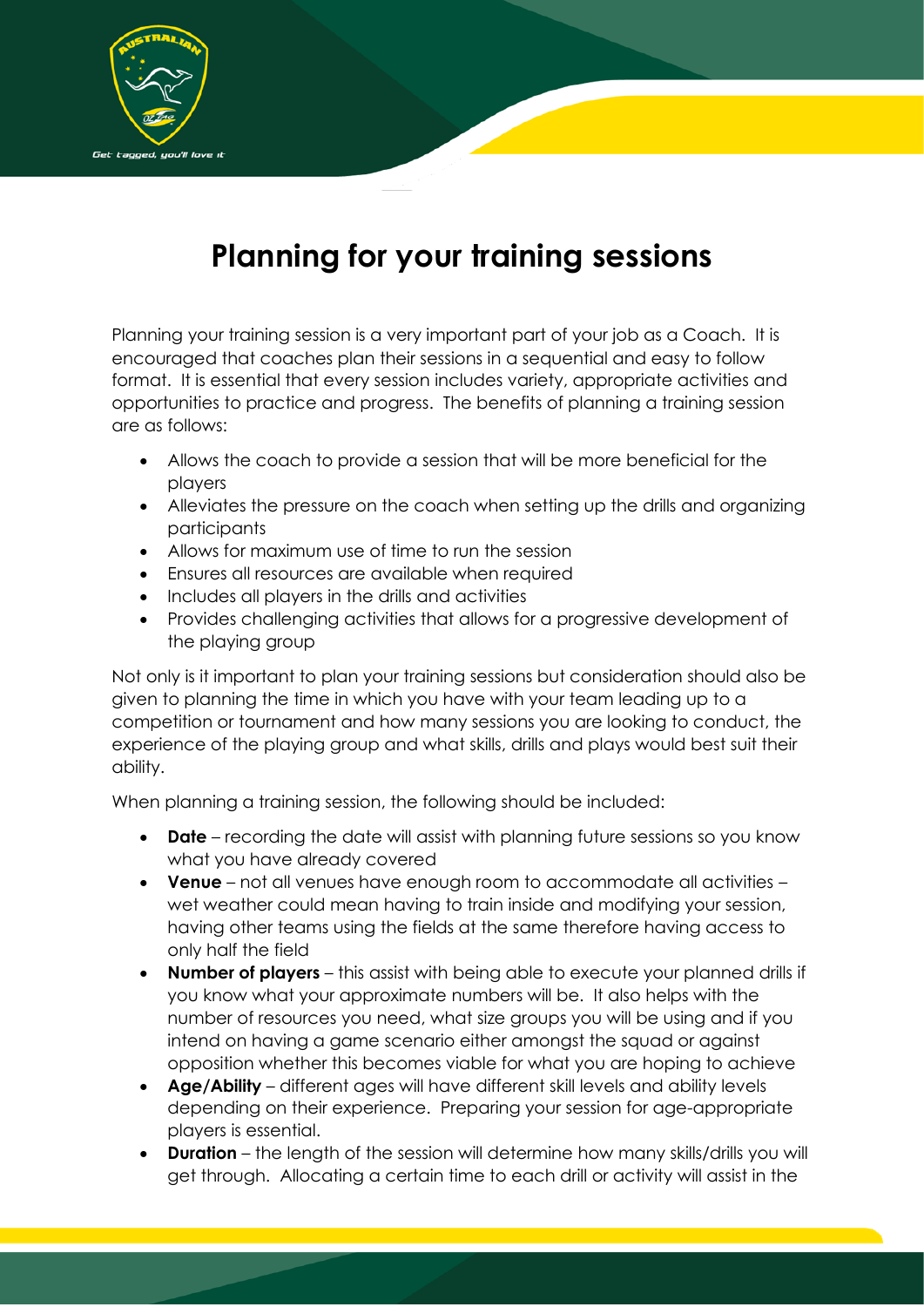

flow of the session. This also means flexibility as a coach is important, if an activity/drill is not working then the ability to adjust and revert to another activity/drill will serve you well.

- **Equipment** knowing what resources you require and have used for each activity will enable you when planning for future sessions
- **Introduction** providing the players with a summary of the session, what you are hoping to achieve throughout the session and what is expected from the players throughout the session

Whilst planning your session will assist you in being prepared and confident as to what you are going to do with your team, taking the time throughout the planning phase to know which activities/drills would be most appropriate for your team will create an element of "fun" for the players especially if the players are younger. Having said that, even older players like to have fun so a variety of drills and activities need to be considered.

Consider some of the following when deciding what the session might look like:

- High amounts of Game Based activities
- Having a variety of activities and modifications within the activities
- Minimize the amount of instruction and interference
- Provide the ability for a high level of success
- Allow the players to have input into their experience

The types of activities can be broken down into 3 categories:

**Closed activities** – these allow players to practice skills in an environment that has no external pressure. These are best done when trying to teach players a new skill and is often overlooked by coaches – it is one of the key aspects of any coaching to ensure the skill can be performed adequately in a closed situation before progressing to an Open Activity or Skill Biased Games.

**Open Activities –** these allow players to practice skills in an environment that provides external pressures. An example could be a 2 v 1 drill where the closed activity would see the 2 attackers perform the skill with a pole/marker as a defender. This would then progress to an **Open Activity** with the players actually performing the drill against a defending player and having to make decisions as to the type of pass or dummy that is required based on what the defender does.

**Skill Biased Games –** these allows players to practice skills in a game situation. They have the external pressures of opposition players, have the chance to perform the skill regularly throughout the game whilst making the activity competitive. It also means other skills will be used and developed throughout the games further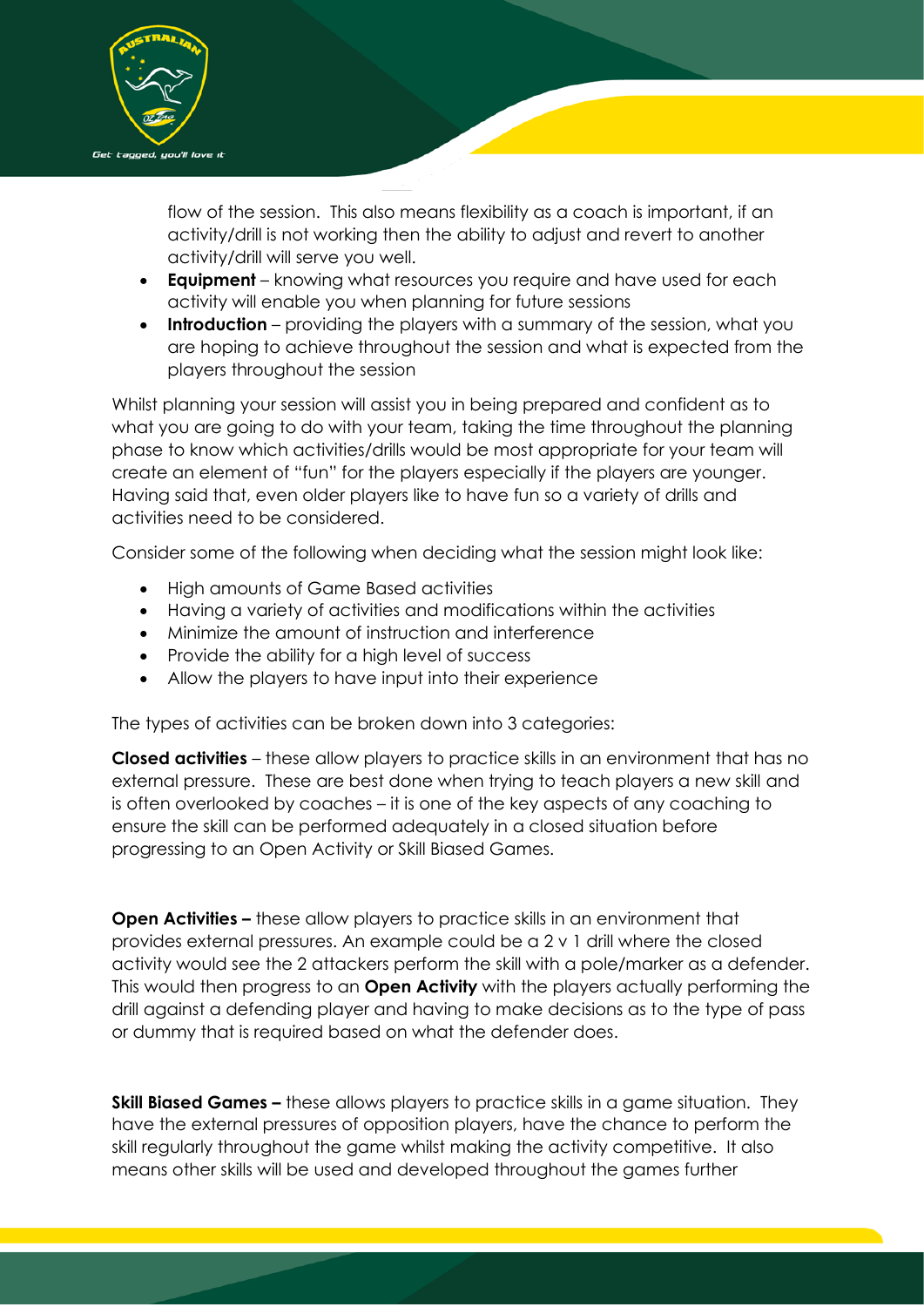

developing the players skill set. They also assist in problem solving for the player – if you find yourself in this situation what are your options??

When using the Skill Biased Games in your session don't feel that the session needs to be perfect and mistake free. Sometimes "embracing the mess" is a positive and will then lead to players learning from their mistakes.

Training sessions don't need to be squeaky clean – in fact most of Oztag's best players are those that have creativity, imagination, vision and the ability to play "what's in front of them" and these skills can only be learned through Skill Biased Games and from making mistakes in pressure situations.

In fact, training is a place where new skills can be practiced – and should be encouraged by coaches with the guidance and support as to how to execute the skill and when the best time is to perform it in a game situation.

The other benefit of Skill Biased Games is they generate healthy competition with your squad. It also develops your players character, confidence and encourages respect and good sportsmanship amongst the playing group.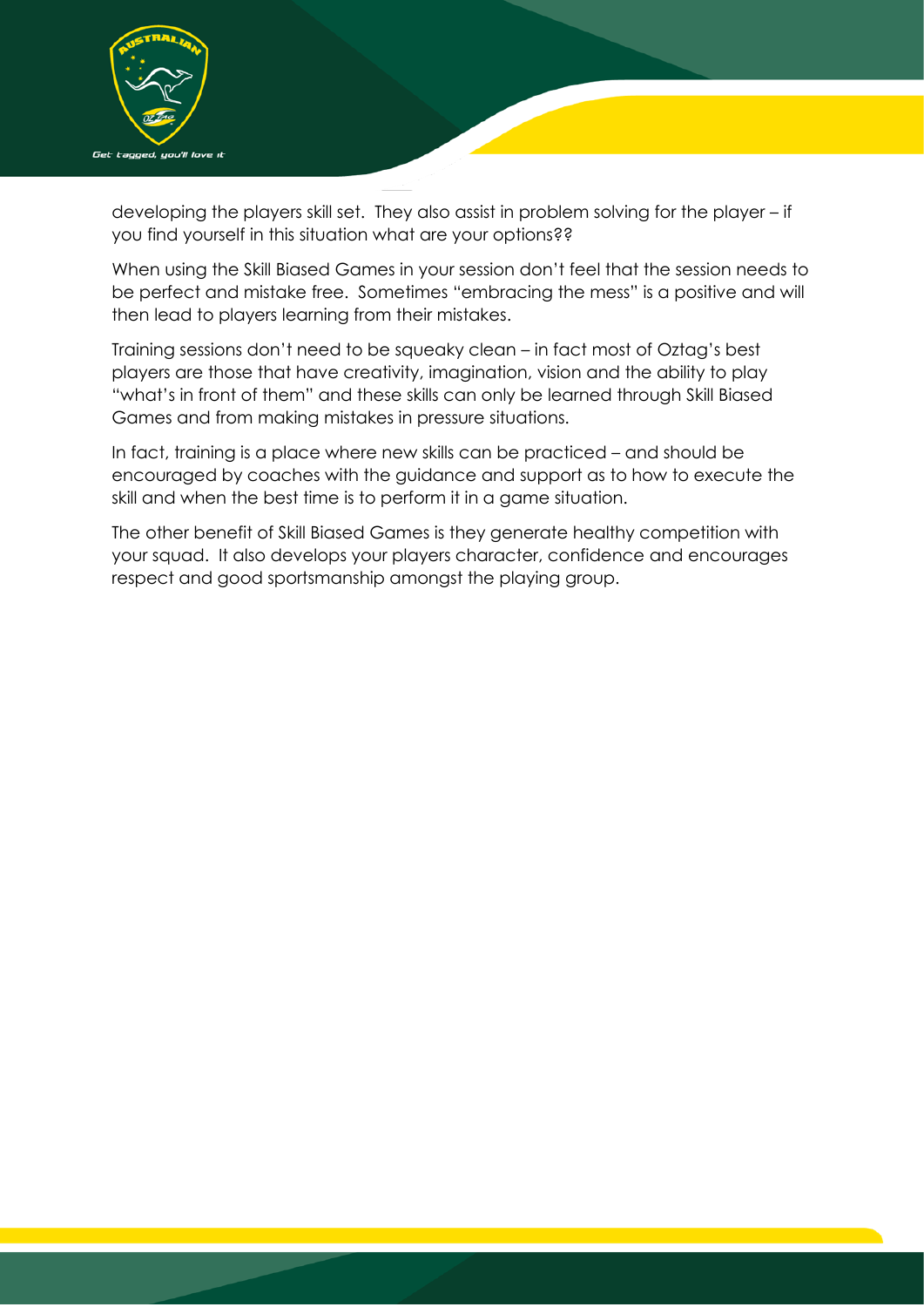

# **Becoming a Better Coach**

As we look beyond Oztag and look at some of the most successful coaches, no matter what sport it is, there is one thing they all have in common and that is a hunger for knowledge.

Coaching is an ever-evolving process with further studies into player development and coaching strategies regularly being made available online and not unlike our players, coaches have a competitive nature about them that sees them want to strive to be their best.

The role you play as a Coach is to develop your players and help them improve their performances and be the best they can possibly be, this should be no different for the coach themselves. Developing as a coach is a constant cycle, where identifying a weakness with your team or individual is the first step, working out the skills or drills to assist the team/individual improve that particular part of their game, then assessing or reflecting as to how beneficial the skill/drill was in improving that weakness. Understanding this process and applying it at your training sessions, and seeing the benefits of this application is what coaching is about.

Anybody can read from a booklet or jump online and compile a list of drills for the players to execute at training. A real coach has the ability to identify weaknesses, adjust their thinking and improve that skill set. It may take time to improve the skill set but it is an essential part of coaching.

How does a coach learn?

There are many ways in which a coach can learn and improve their coaching ability. Again your coaching ability is not always measured by your win/loss ratio although it is very hard not to be consumed by that considering most professional sport coaches are hired and fired based on their team results – for some of them it may be warranted, for others it may be a process that is taking time and really depends on many other factors as to where you started with your playing group and the ability of your squad and how long you as a coach need with this particularly group to get the competitive.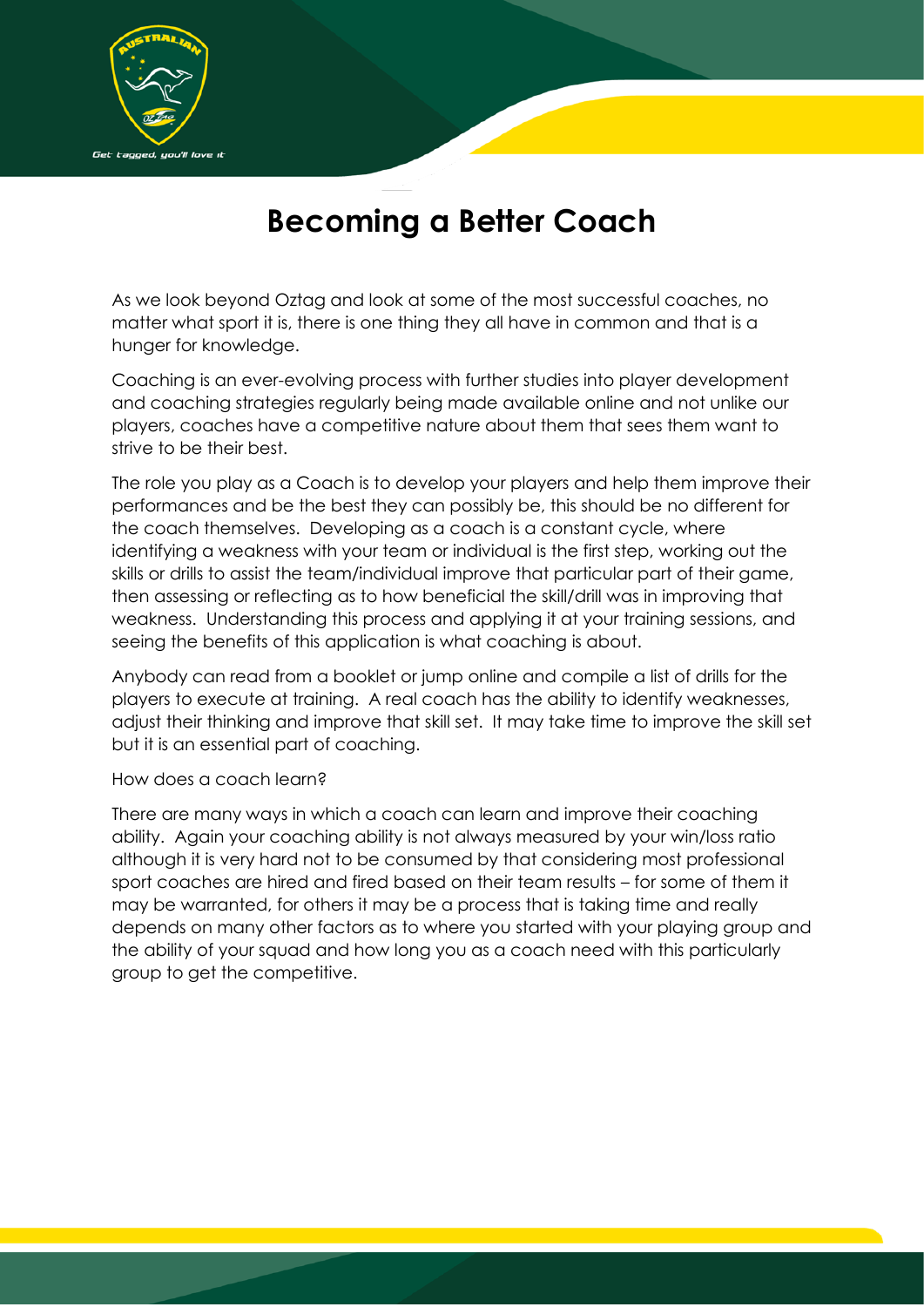

However, since we are referring to coaching Oztag, the 2 Key Learning Areas for coaches include:

**Informal Learning** – considered the most beneficial form of learning for coaches. It is self-driven and enables the coach to learn on the run. Some of the key ways in which this type of Learning in developed is through:

**EXPERIENCE** – the most effective way to become a better Coach is to COACH. This is not like most things, the more you do the better you get at it and coaching is no different. Communicating to players and parents becomes easier, improving your drills and skills and ensuring the sessions are a better learning experience for the players becomes second nature.

**OTHER COACHES** – networking and learning from other coaches either visually or by seeking advice and support.

**PLAYERS** – You can learn so much from players and this should never be underestimated. Depending on the group and age of the players their development will closely correlate with your development as a Coach

**RESEARCH** – accessing books or online resources is a very effective way of increasing your knowledge as a Coach. They are generally well written and from highly successful coaches who have managed to reach the top of their sport.

**Accreditation Courses –** these are courses where you can achieve qualifications and the correct training and support for the level at which you are coaching. It enables you to understand your roles and responsibilities as a coach ensuring player safety and enjoyment are paramount when undertaking a coaching position. Australian Oztag are offering Accreditation Courses for the following Coaching Levels:

Level One – Local Association and School Coaches

Level Two – State and National Championship Coaches

Level Three – International Coaches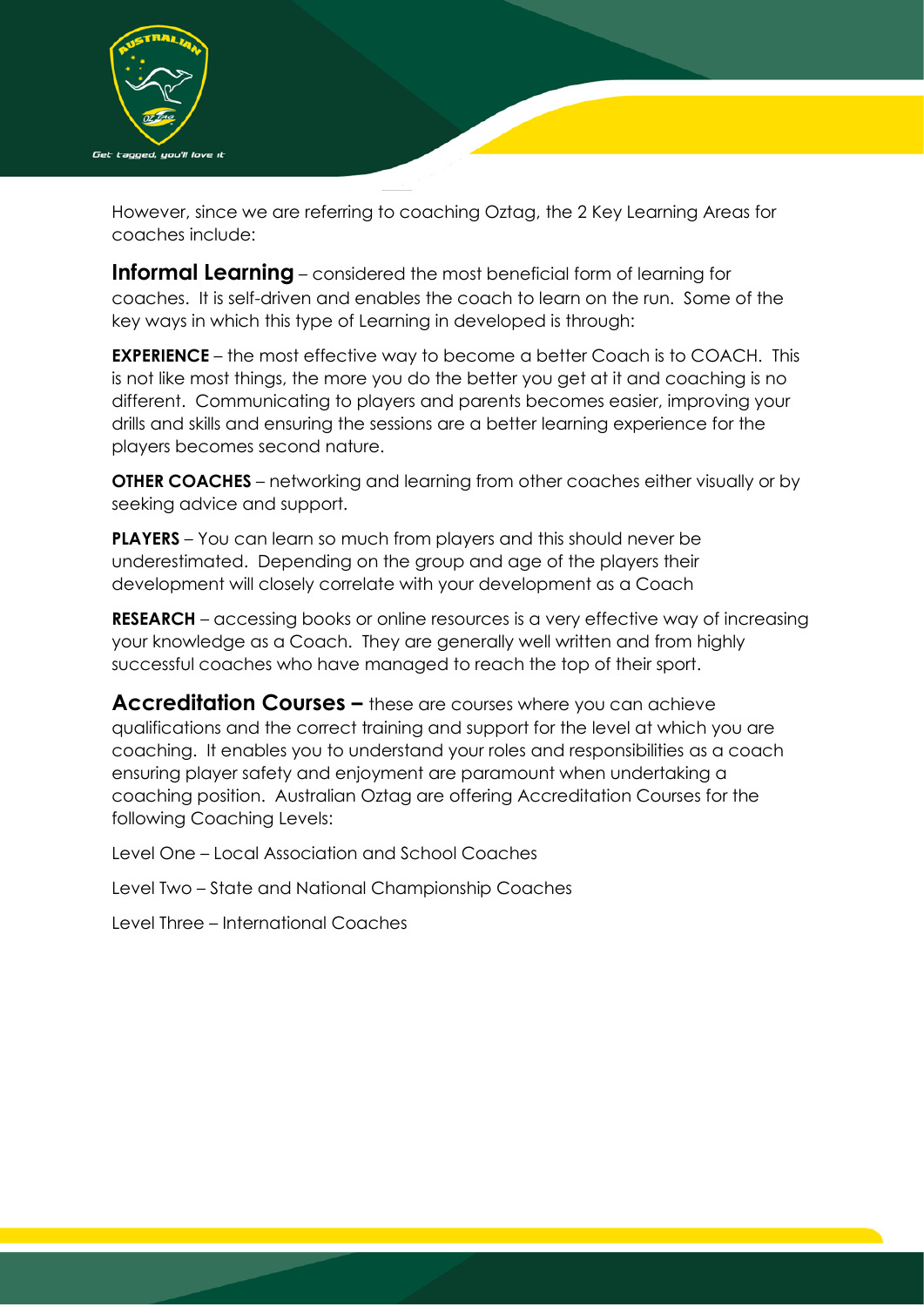

## **Game Day**

Developing a competitive spirit is the essence of sport. Coaches play a significant role in developing this competitive spirit within their teams however it is imperative this desire to win does not come at the expense of your players development, their willingness to enjoy the sport and to feel a part of a team environment.

Coaches should encourage their players to be competitive, be it at training or on Game Day however this should always be done in a respectful manner with the emphasis being placed on good sportsmanship rather than a win at all cost mentality.

It is important for coaches to emphasis to their teams that there are two outcomes of competing – Winning and Losing. That is not only the nature of sport but it applies to life in general. We are not going to always win and we are not always going to lose but we will continue to compete whether it's on or off the field. You as a Coach have a great responsibility to shape the mindset of your players in understanding and accepting the outcomes of games no matter what the result.

This can be done by creating a competitive practice environment allowing the players to continually compete against each other providing feedback focused on their effort and improvement.

It can also be done by you modelling positive behaviour with your players learning traits from you whether you like it or not. This includes attitudes towards match officials, decisions made by match officials (good, bad or indifferent) and not blaming them for any loses.

It is ok to want to win every time you run onto the field or training paddock, it's the acceptance that you may lose and how you play the game which is to be emphasized with a constant focus on learning and growing.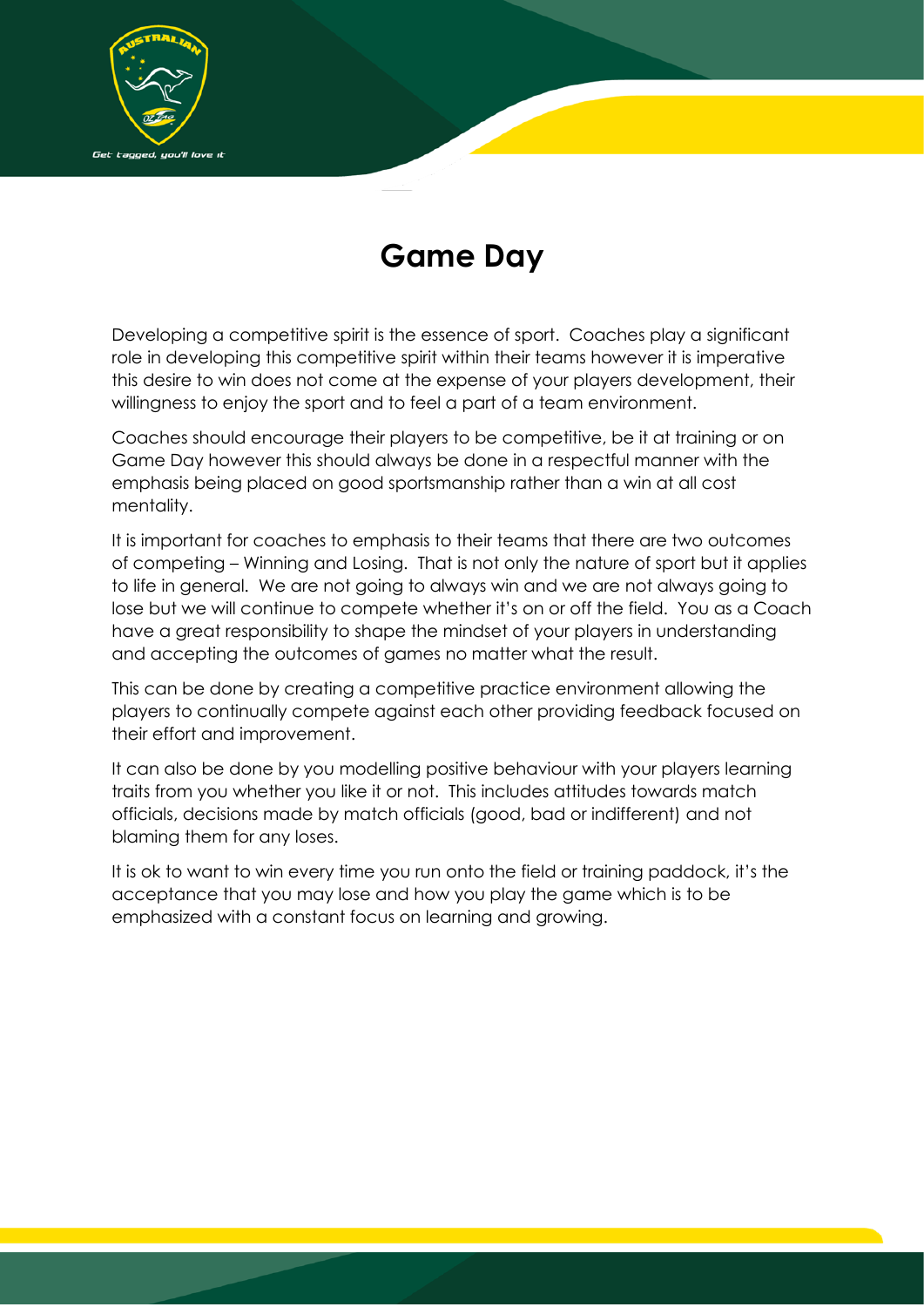

**Oztag Training Session** 

| Date: $\frac{1}{\sqrt{1-\frac{1}{2}}\cdot\frac{1}{2}}$ | Venue: _______________                                      |                                |
|--------------------------------------------------------|-------------------------------------------------------------|--------------------------------|
| Age: ____________                                      | No of players: __________                                   | Session time: ________________ |
|                                                        |                                                             |                                |
|                                                        |                                                             |                                |
|                                                        | <u> 1990 - Johann Stoff, amerikansk politik (d. 1980)</u>   |                                |
|                                                        |                                                             |                                |
|                                                        |                                                             |                                |
|                                                        |                                                             |                                |
|                                                        | <u> 1989 - Johann Stoff, amerikansk politiker (d. 1989)</u> |                                |
| Diagrams:                                              |                                                             |                                |
|                                                        |                                                             |                                |
|                                                        |                                                             |                                |
|                                                        |                                                             |                                |
| Cool Down:                                             |                                                             |                                |
|                                                        |                                                             |                                |
|                                                        |                                                             |                                |
|                                                        |                                                             |                                |
|                                                        |                                                             |                                |
|                                                        |                                                             |                                |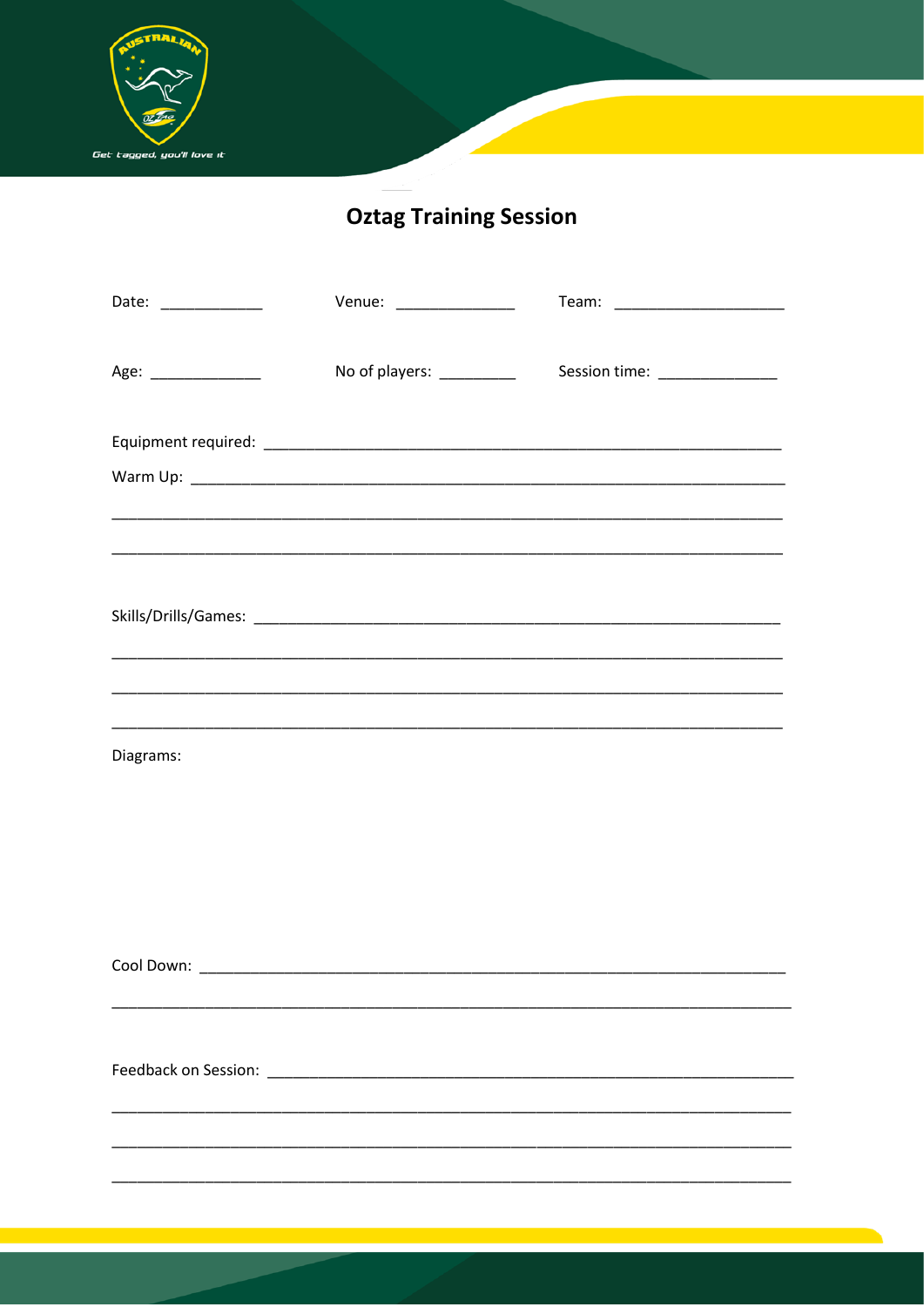

## **Assessment task**

Prepare a 4-week training plan for your team leading up to the NSW Junior State Cup. You choose the age of your team, the number of sessions you will be coaching them in the lead up to the tournament and the most appropriate drills/skills and games that would suit this age group.

Use the Sample Session Planner on the previous page to assist with the process.

You also have access to many drills from both the Level One Coaching Course and in the Skills and Drills section of the Level Two Coaching Course.

The Australian Oztag website also provides all coaches with an online resource with videos and explanations of drills that suit players across all levels.

Email your Training Plan to [mick@oztag.com.au](mailto:mick@oztag.com.au)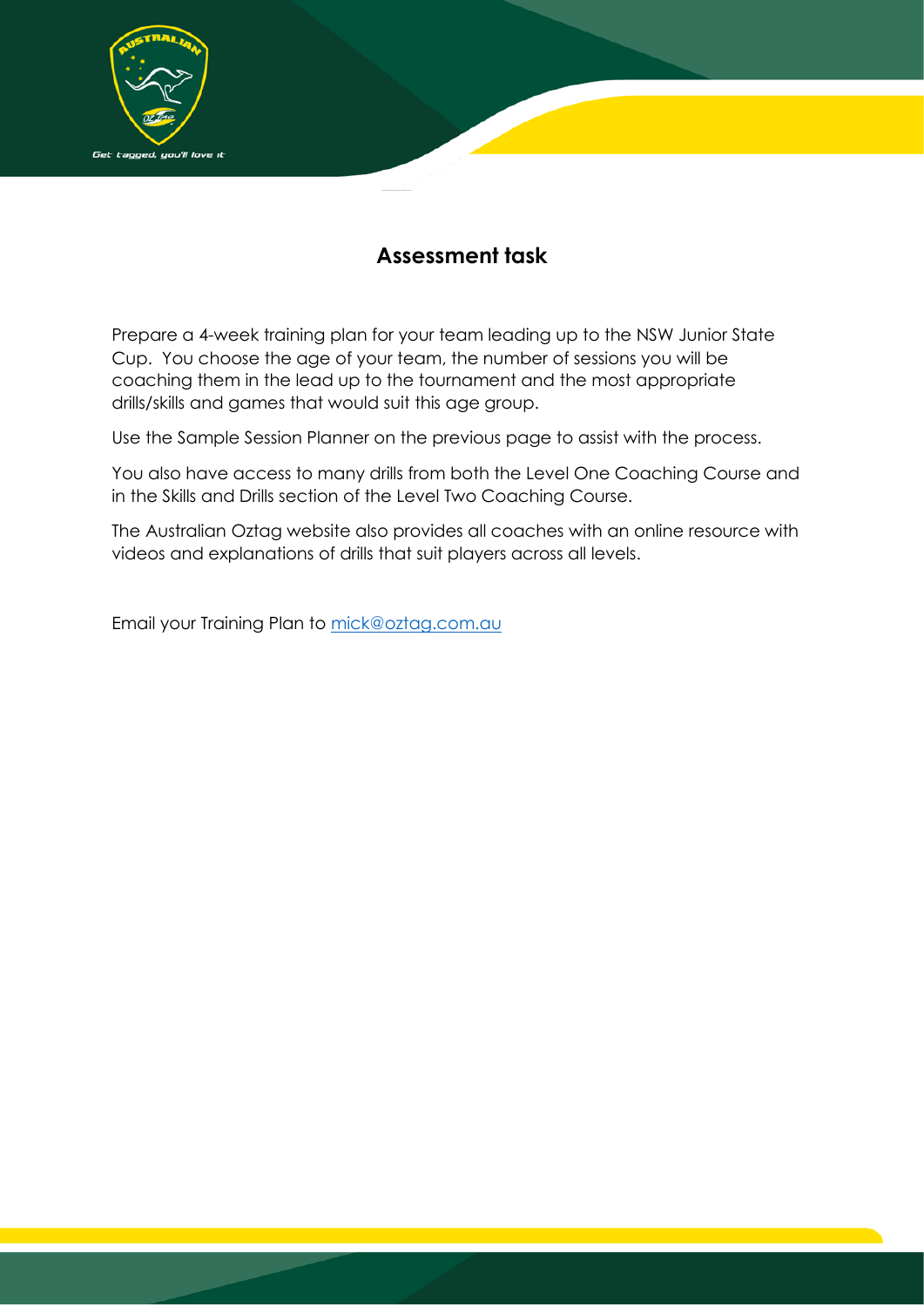

## **Skills and Drills**

**Warm Up Drills**

**Quick Release Catch/Pass**

**Equipment required:** 6 markers, 2 x football

**Aim:** To improve communication skills, hand/eye coordination and passing under pressure

Action: Players in a circle, 1 ball starts at Player 1 and Player 2.

Player 2 throws the ball in the air whilst Player 1 passes to Player 2. Player 2 catches and passes ball received from Player 1 onto Player 3. Player 2's ball that was tossed into the air is caught by Player 2 and then passed onto Player 3 who has tossed first ball received into the air and passes 2<sup>nd</sup> ball received onto Player 4 – and the drill continues around the circle.

**Progression:** Change direction, players stand in a straight line with Player 1 after passing the ball having to run to the end of line and so on, add a clap in between passes.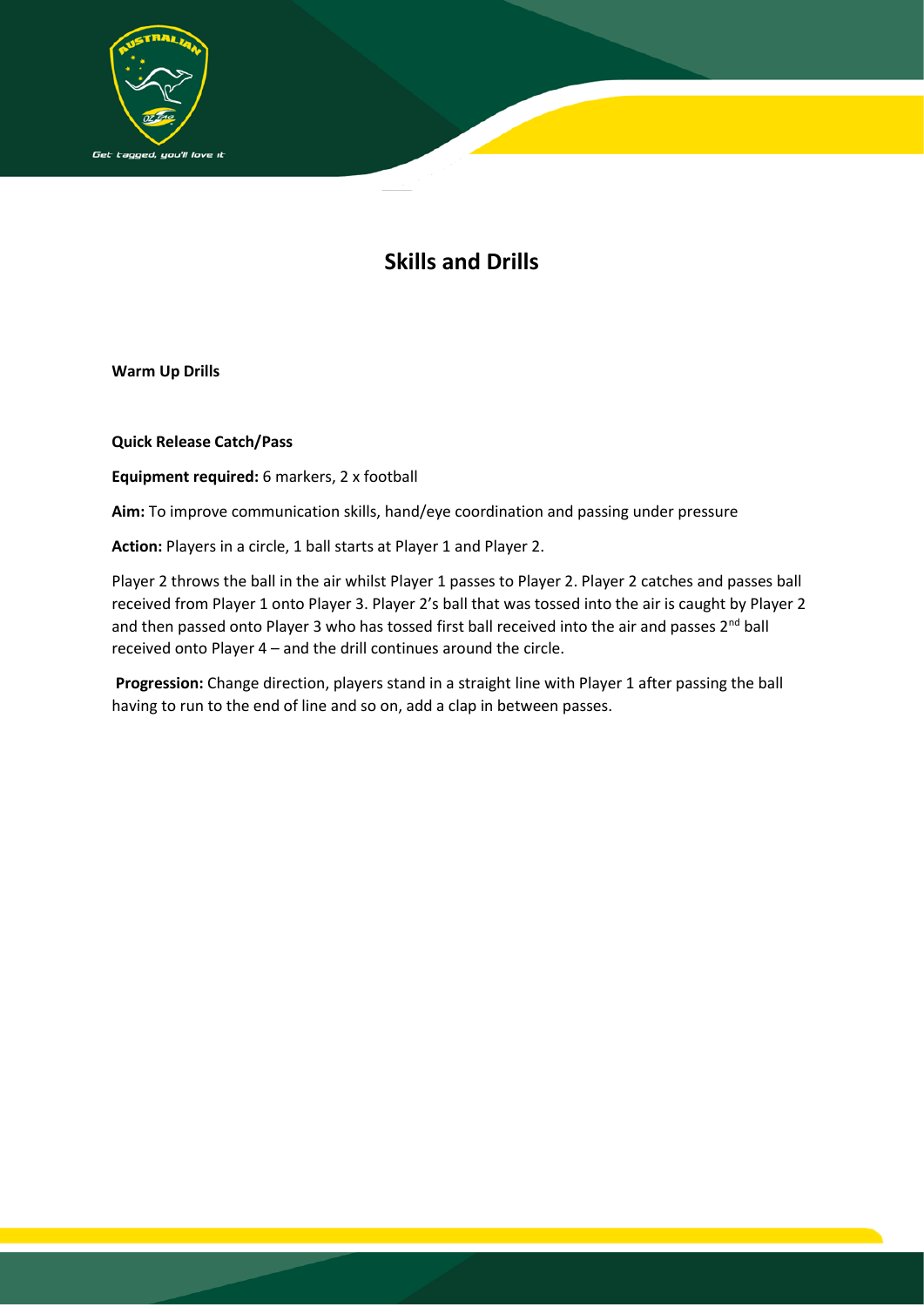

#### **Square Passing Drill**

#### **Equipment required:** 4 markers, 4 – 5 x footballs

**Aim:** Players to execute catch and pass in a clockwise direction and will run to join the back of the line where they just passed the ball to.

**Action:** Markers placed in a square approx. 8 m apart and 3 players behind each marker.

This can then be done in an anti-clockwise direction

Players will then catch and pass on the run – performing in both directions

Progression: Add 2 balls into drill, add a 3<sup>rd</sup> ball with players from opposite corners to execute pass in the middle of square.

#### **Key Aspects**

- 
- Early catch Communication
- Passing on run Positioning
- Type of pass  **Hand Positioning**
- Timing Evasion
	-

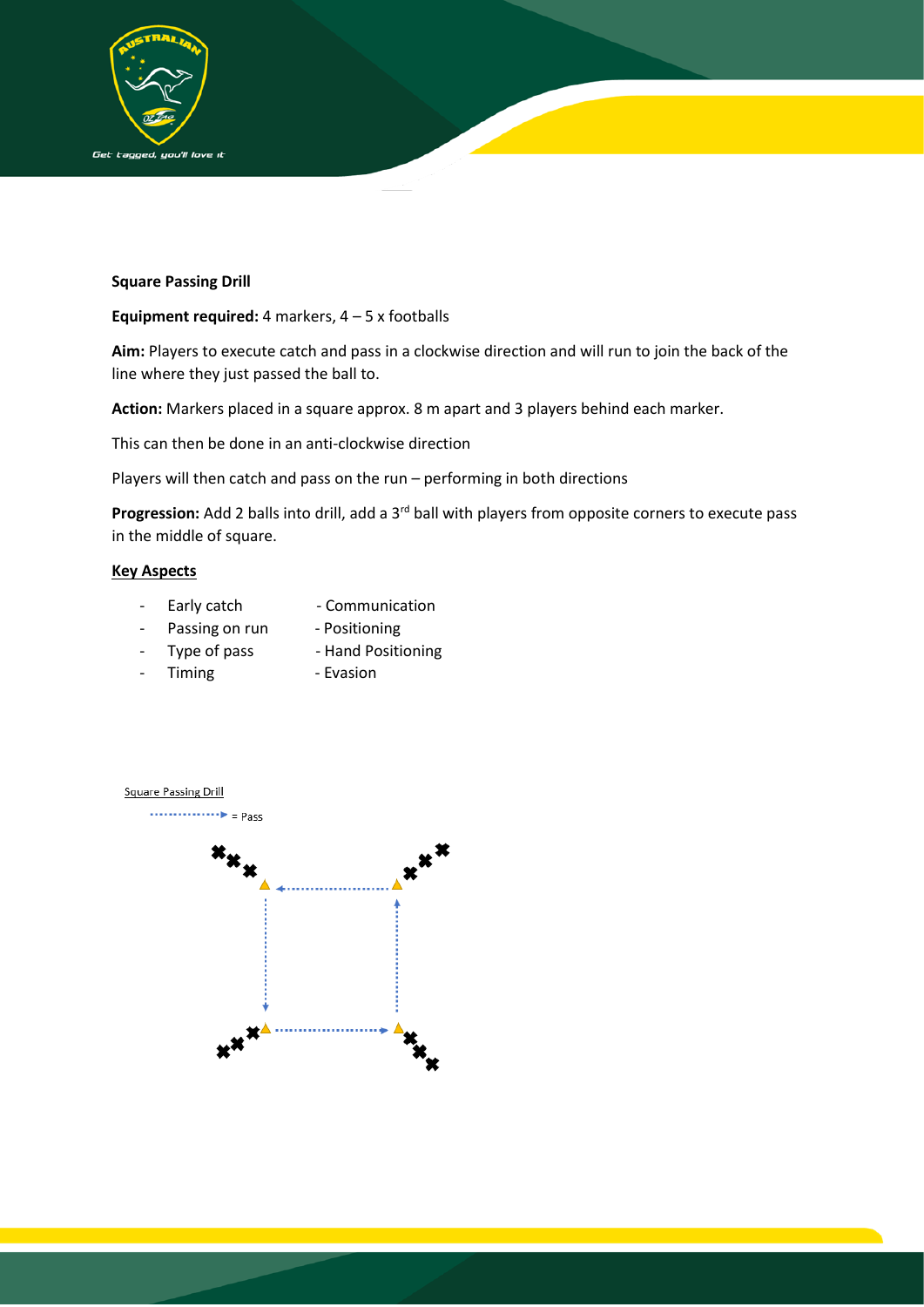

#### **Unders/A Line**

#### **Equipment required:** 6 markers, 2 x football

**Aim:** A passing warm up drill that targets players running the correct lines

**Action:** Players focus on running the correct lines and executing the appropriate pass depending on the type of play required.

Players to drop off at one corner (A Line) and then run an unders picking up the straight runner who has to get their timing right from the other corner.

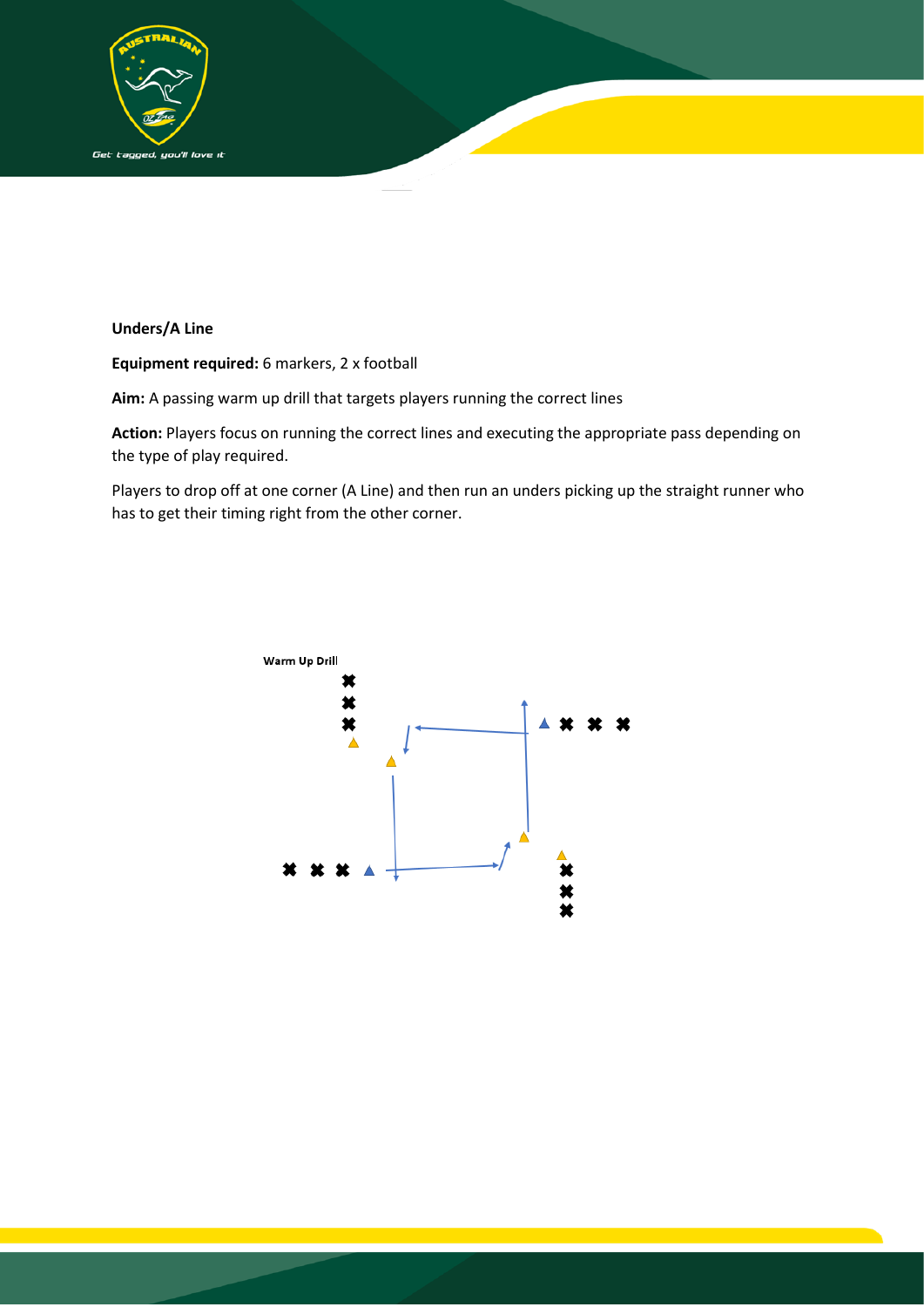

#### **Passing Drill**

#### **Equipment required:** 4 markers, 1 x football

**Aim:** Passing drill focusing on quick hands and accurate passes

**Action:** A competitive game where a coach is at either end of the line and players are passing the ball whilst running through. Focus is on catch/pass and speed at which this is executed.

Split group into 2 team and have them compete against each other

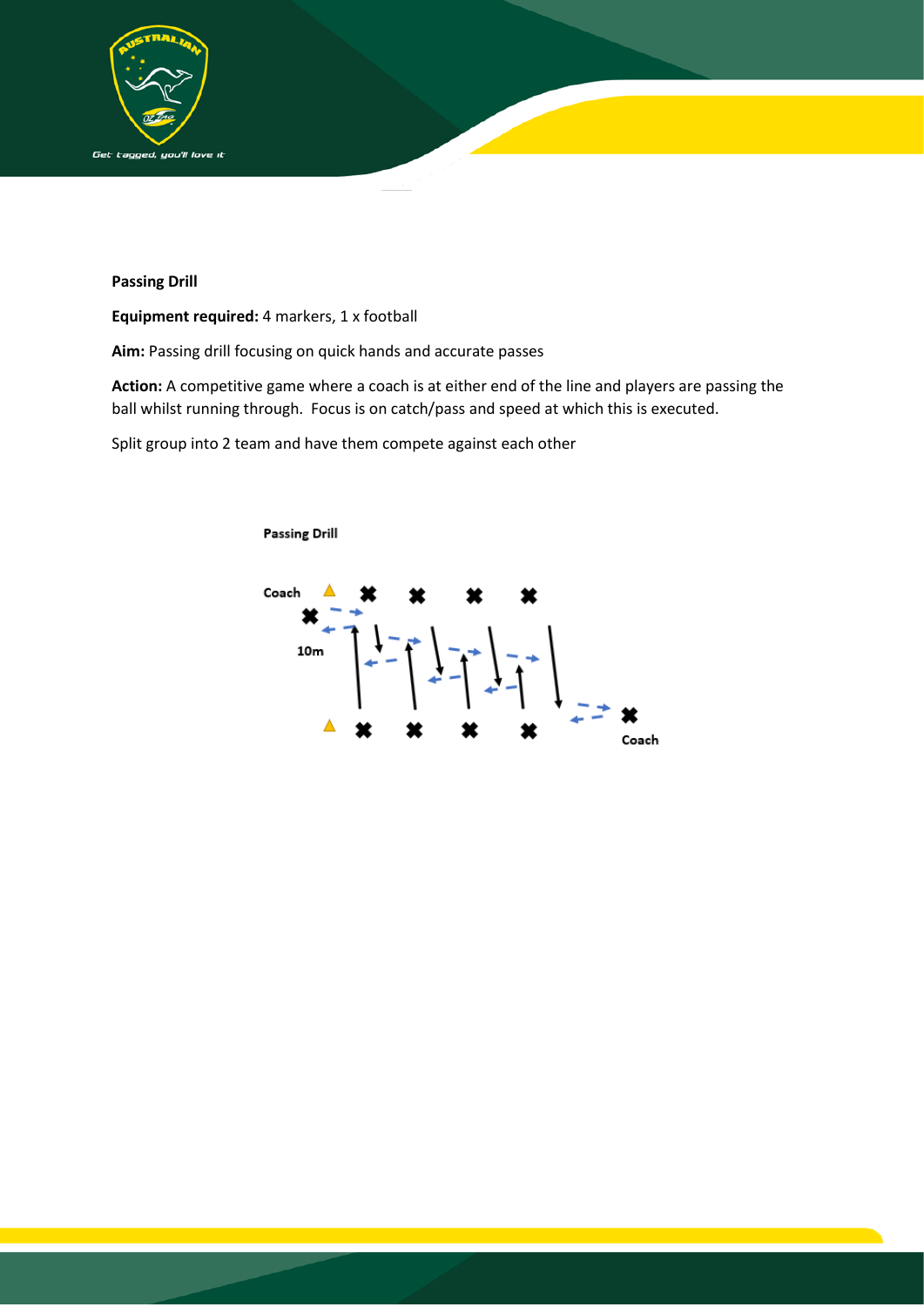

#### **3 v 2**

**Equipment required:** 7 Markers, 1 x football

**Aim:** Players to execute plays in a 3 v 2 situation

**Action:** 5 players spaced out on a line, player 2 and 4 run out to the 7m line and turn around, as soon as they touch the 7m line coach passes the ball to 1 of the 3 players remaining on the line, the players then draw and pass the defenders to score on the 7m line.



#### **Key Aspects**

- Early catch
- Footwork Passing on the run
- Type of pass Short/long
- Communication
- Positioning when receiving pass Unders /overs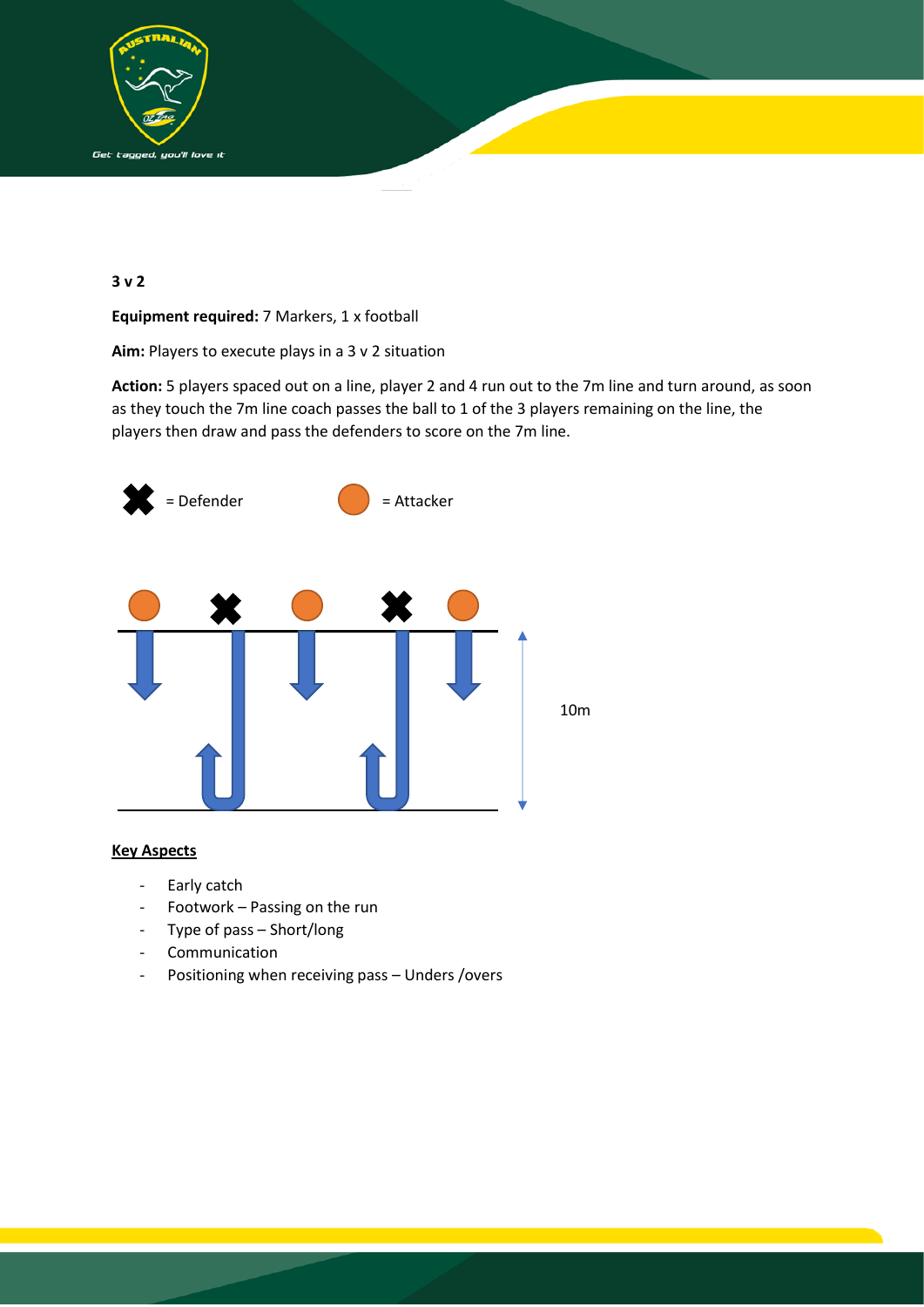

#### **Playing Down or Up on a Defender**

#### **Equipment Required**:

2 Poles, 2 Markers, 1 x football

**Aim:** To single out a defender, create space or numbers

**Action:** Set up a play the ball ruck with a marker and 2 defenders (Poles) Players will practice playing down and up, running correct lines/angles The attacker's job is to move the defenders to create space – eye contact, start going forward then change your angle & tempo.

Communication – relay the message - do your attacking partners know their role?

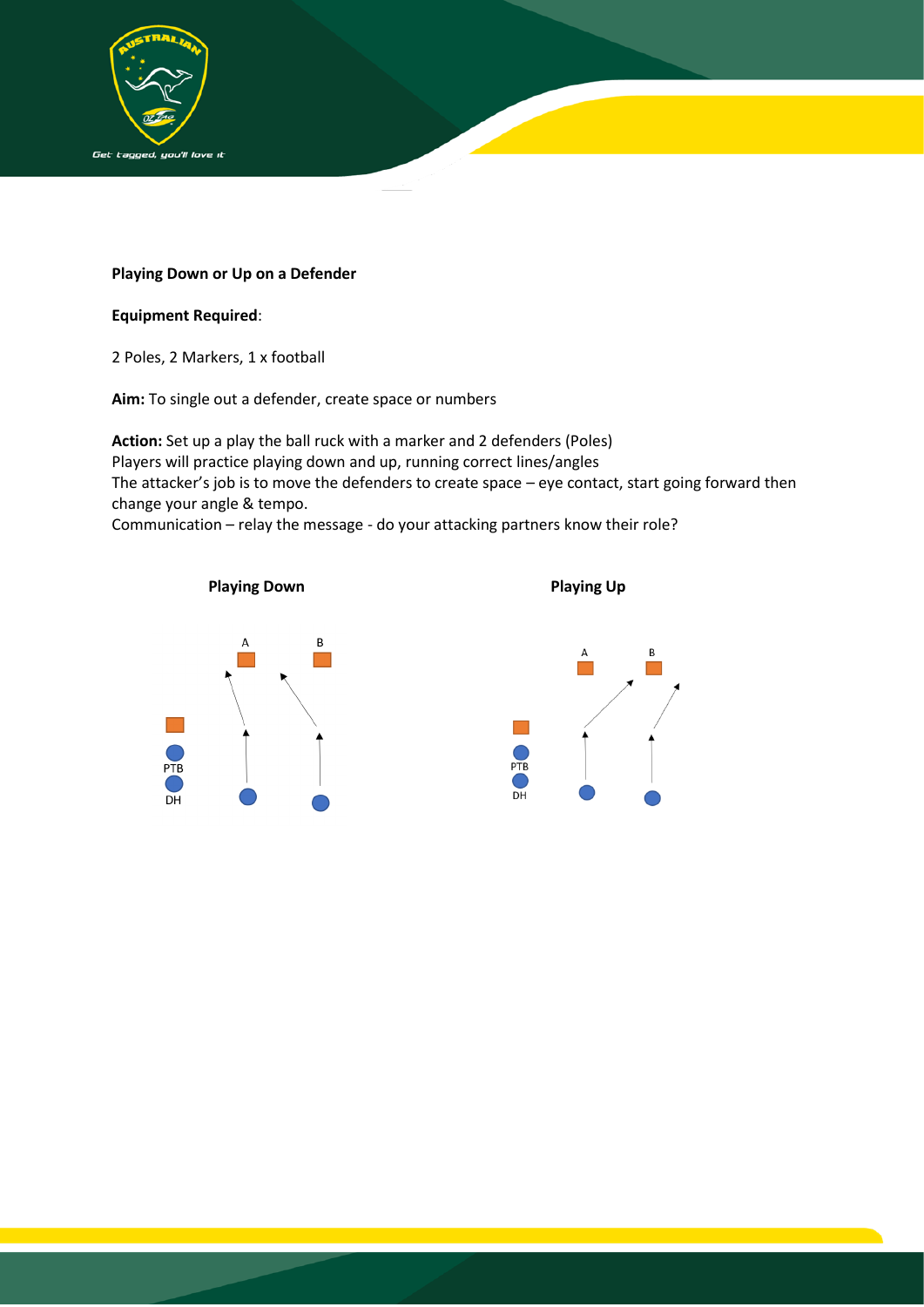

#### **Catch & Pass on Marker**

**Equipment Required:** 12 Markers & 1 x Football per 4 players

**Aim:** To improve catch & pass skills while running

**Action:** 4 Attackers carry the ball to the marker, playing straight Each Player must draw and pass on the marker When they reach the orange marker, players swap markers so you're in a different position (i.e Player 1 swaps with 2) When ready go again passing right to left.

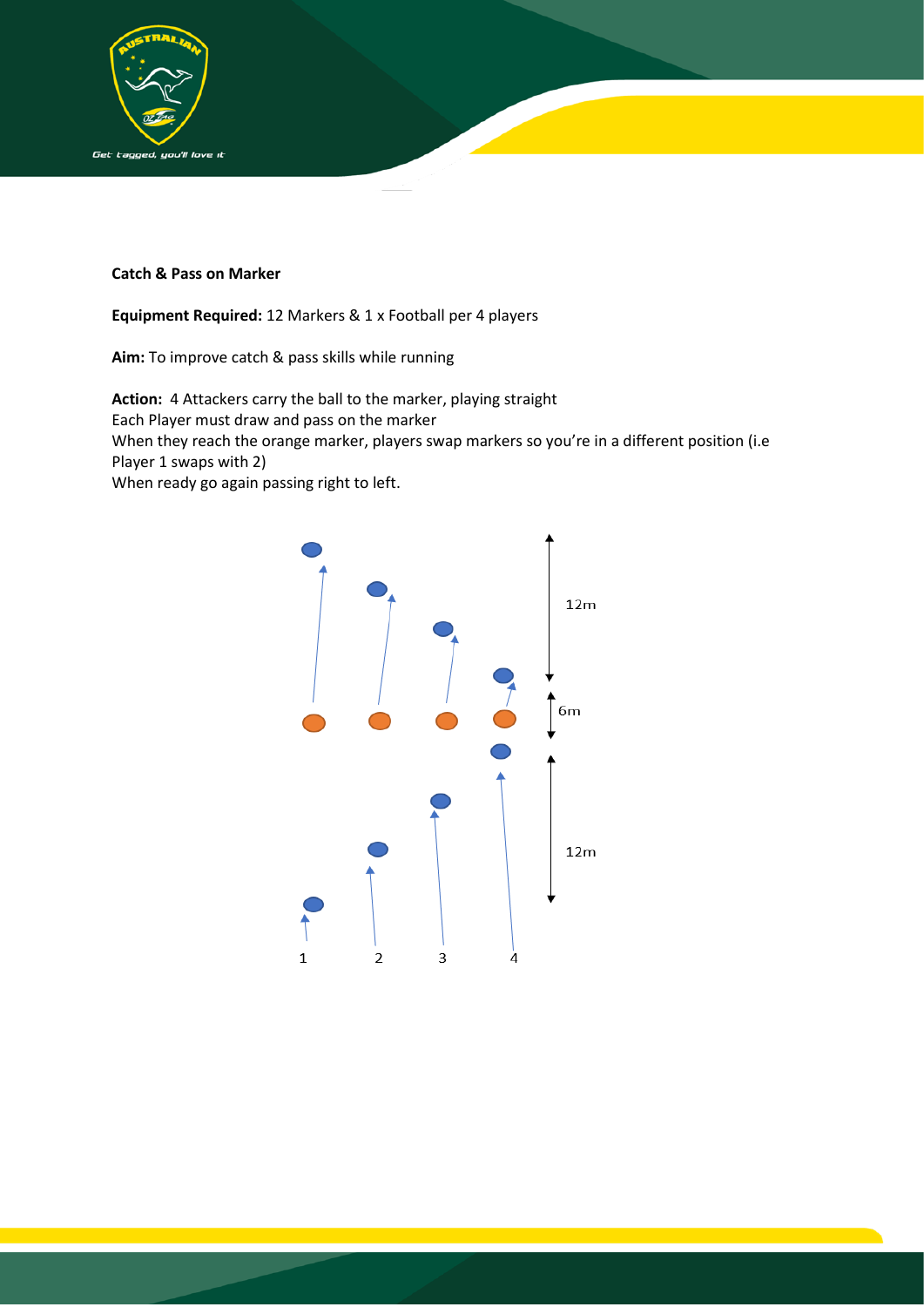

#### **Kamikaze**

#### **Equipment Required:** 8 Markers, 2 x Footballs

**Aim:** To improve catch & pass skills while under pressure

**Action:** attackers on the marker, Player 1 in each group starts with the ball Simple catch pass waves, Players must look up, run the right line and chose when to pass the ball Once the wave is completed, the next group must go, at the same time

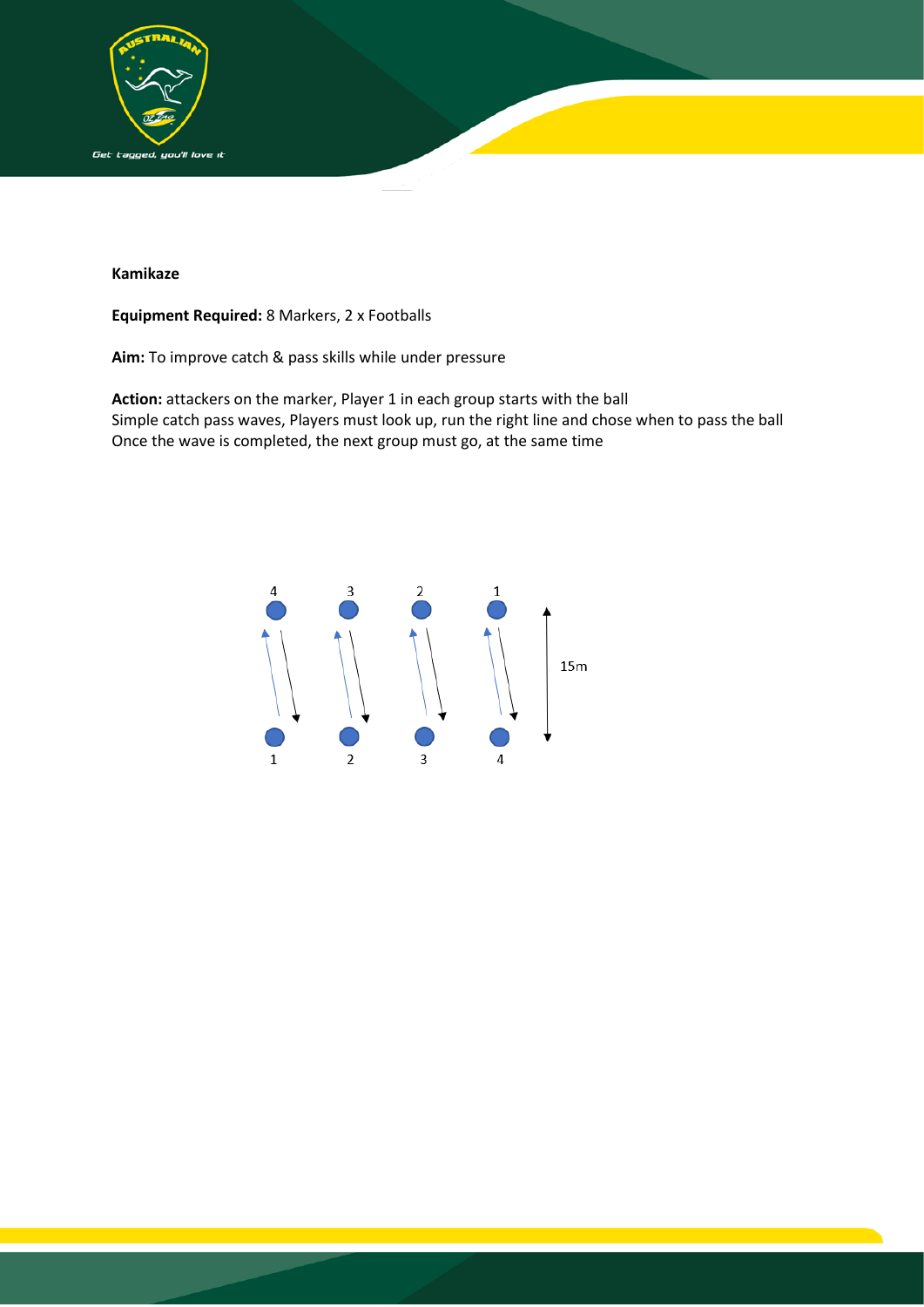

#### **Catch Pass Relay – Warm up game**

#### **Equipment:**

20 markers, 4 coaches/helpers,

#### **Aim:**

To catch a pass as quickly as possible in the one motion while at a reasonable pace making sure there is no adjustment between that of when you catch and when you pass. Make sure your weight is balanced and grip is correct so you could throw a dummy if you needed too.

#### **Action:**

Place 4 markers opposite each other 10m apart. Then place 1 marker about 1m to the side of those 2 horizontal lines of 4 and 5m towards the middle forming a hexagon shape.

Mirror this about 15m apart on the opposite side of the field. These 2 teams of 8 will race against each other.

One of the coach/helpers starts by passing it to the first player closest to them in the groups of 4, They go through the hands running straight towards the other markers in front of them.

Once they have gone through the hands, they hand it off to the coach who then passes it to the first receiver of the group that hasn't had a go and then they do the same.

Nominate a number of laps to do and the first one to complete it wins. No forward passes or drops otherwise disqualified.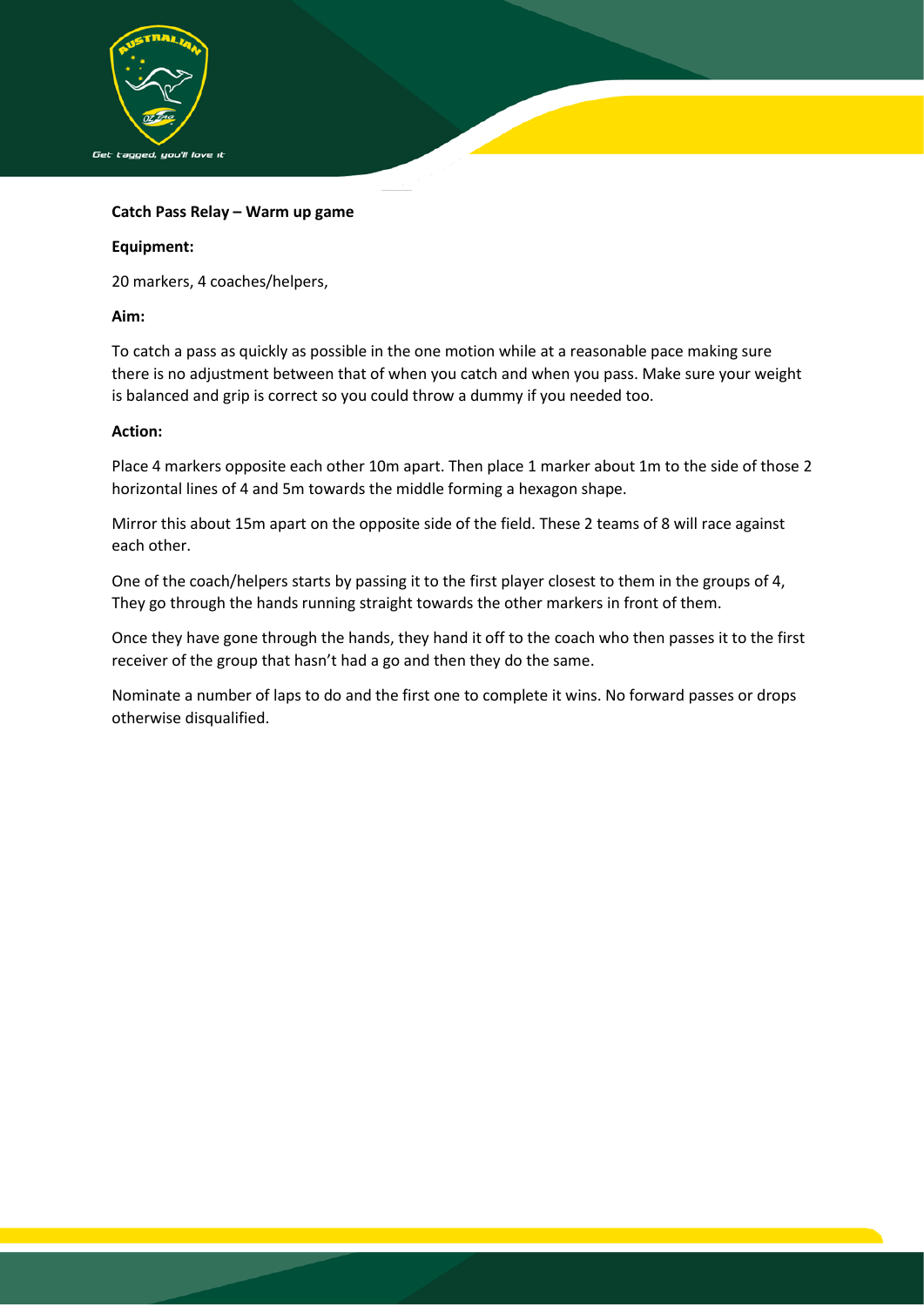

#### **Catch Pass while moving defenders**

#### **Equipment Required:** 8 markers, 1 x football.

**Aim:** Catching and passing while trying to move defenders to create space for your team mate. incorporating vision and reacting to defenders to choose the right pass or dummy option. Teaching teammates what hole to run into and the timing involved.

**Action:** 4 on 4 drill designed to simulate a game-based scenario. Player receiving the football will go straight first and then try to skip to the outside of his opposite defender.

Once the player with the ball skips to the outside of his opposite defender, his team mate will then react by dropping back under the player with the football to hold up the first defender from sliding across to help his team mate defend.

If the player with the football does not pass to his team mate dropping back under then he must straighten to the inside shoulder of the second defender.

The player in the position of link is to be running straight at his opposite defender ( $3<sup>rd</sup>$  defender) and time his run so when the player with the ball straightens at the second defender's insider shoulder and releases his pass the person attacking in the position of link changes his line to run to the outside shoulder of his opposite defender.

The link will then have two options;

- 1. If the opposite defender slides out with them then they should step back to their inside shoulder.
- 2. If the pass beats the defender then they have to choose to pass (if the opposition winger cones in) or dummy and go (if the opposition winger stays out).

Players can rotate positions and alternate what they do but the principle needs to stay the same in regards to what defender they are getting to and which way they are going to move them. Then how their teammates need to react and what hole/line they should be hit/run.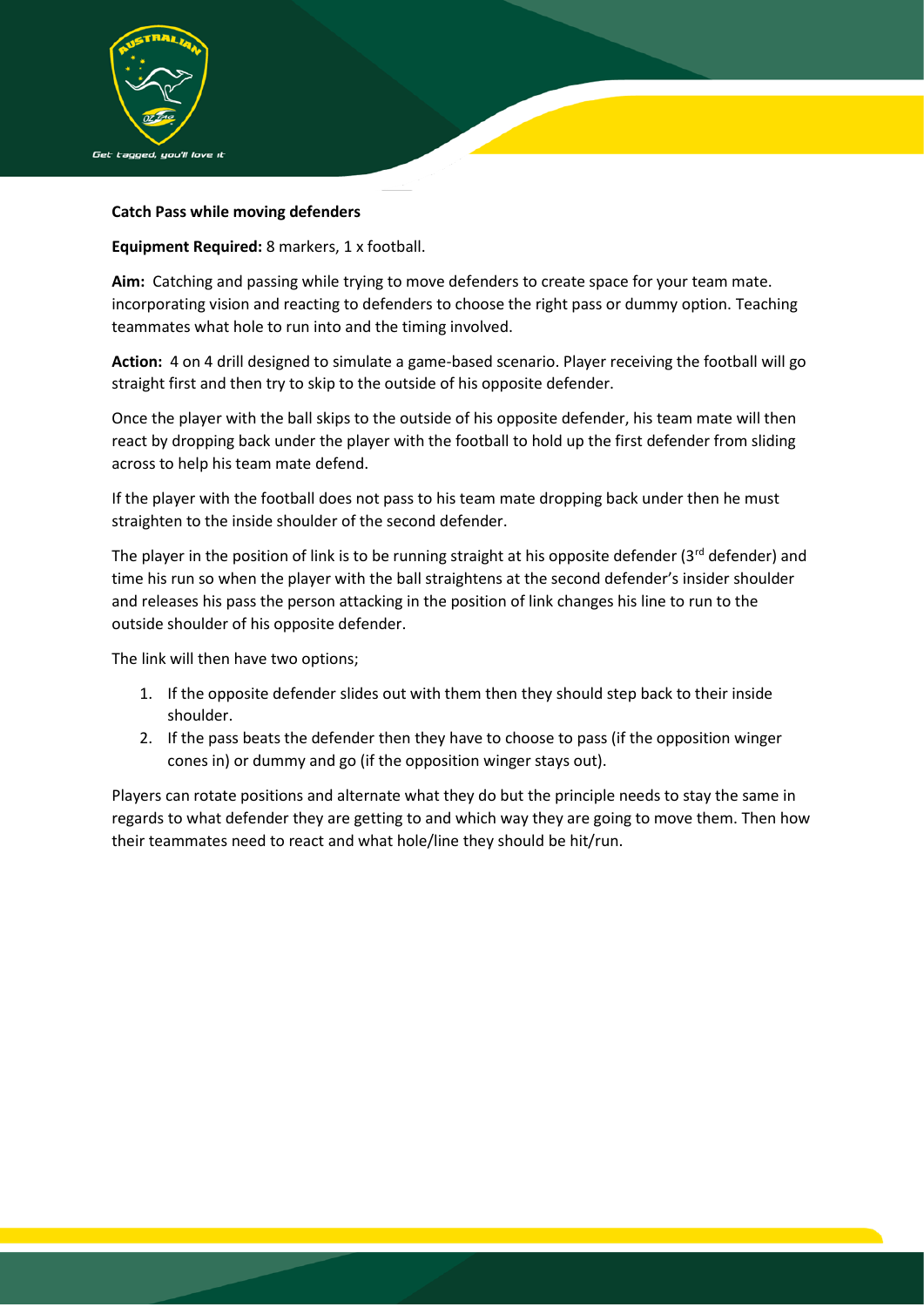

#### **Kicking**

**Partner Kicking**

**Equipment**: 1 x football, 10 markers

**Aim:** To get the correct technique to kick the ball long

Action: Partners start opposite each other 10m Apart. Players perform 5 Kicks each ensuring the "Ball drop" action onto the foot is done correctly. Educate players on the correct hand position and where on the foot you should be kicking the ball. Once 5 kicks have been completed increase distance of kick to 20m, 30m & 40m apart

**Progression:** kick with non dominant foot for 10m and 20m distances

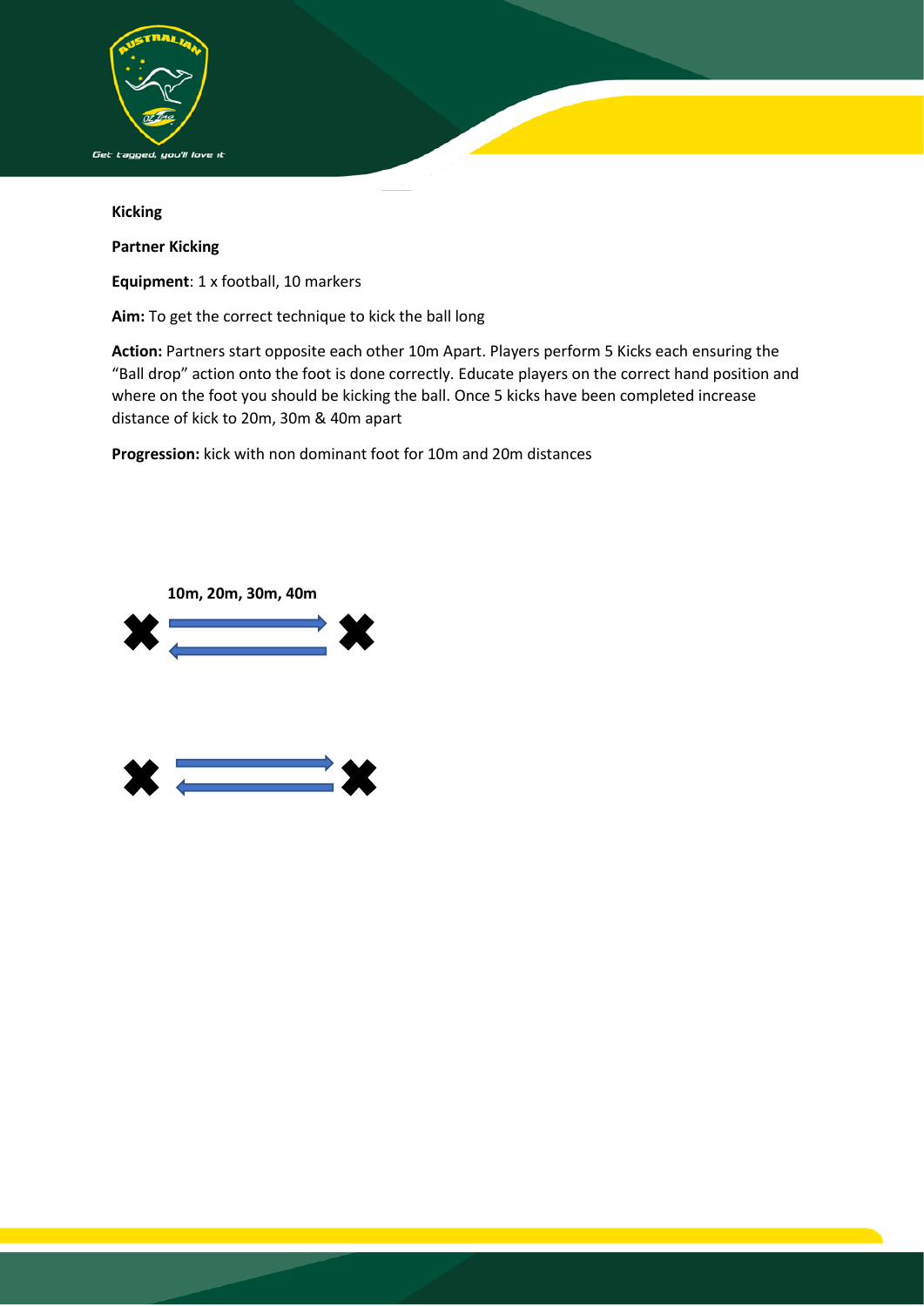

#### **50/10 Kicking**

**Equipment required**: 1 x football, 4 markers, 6 poles

**Aim:** To practice the weight and accuracy of your kicks

**Action:** Practice kicking a 50/10 with poles as defenders Try to find the gap and get the right angle/weight on kick Practice from the preferred play the ball position

**Progression:** Add pressure to the kick from the marker Replace poles with defenders

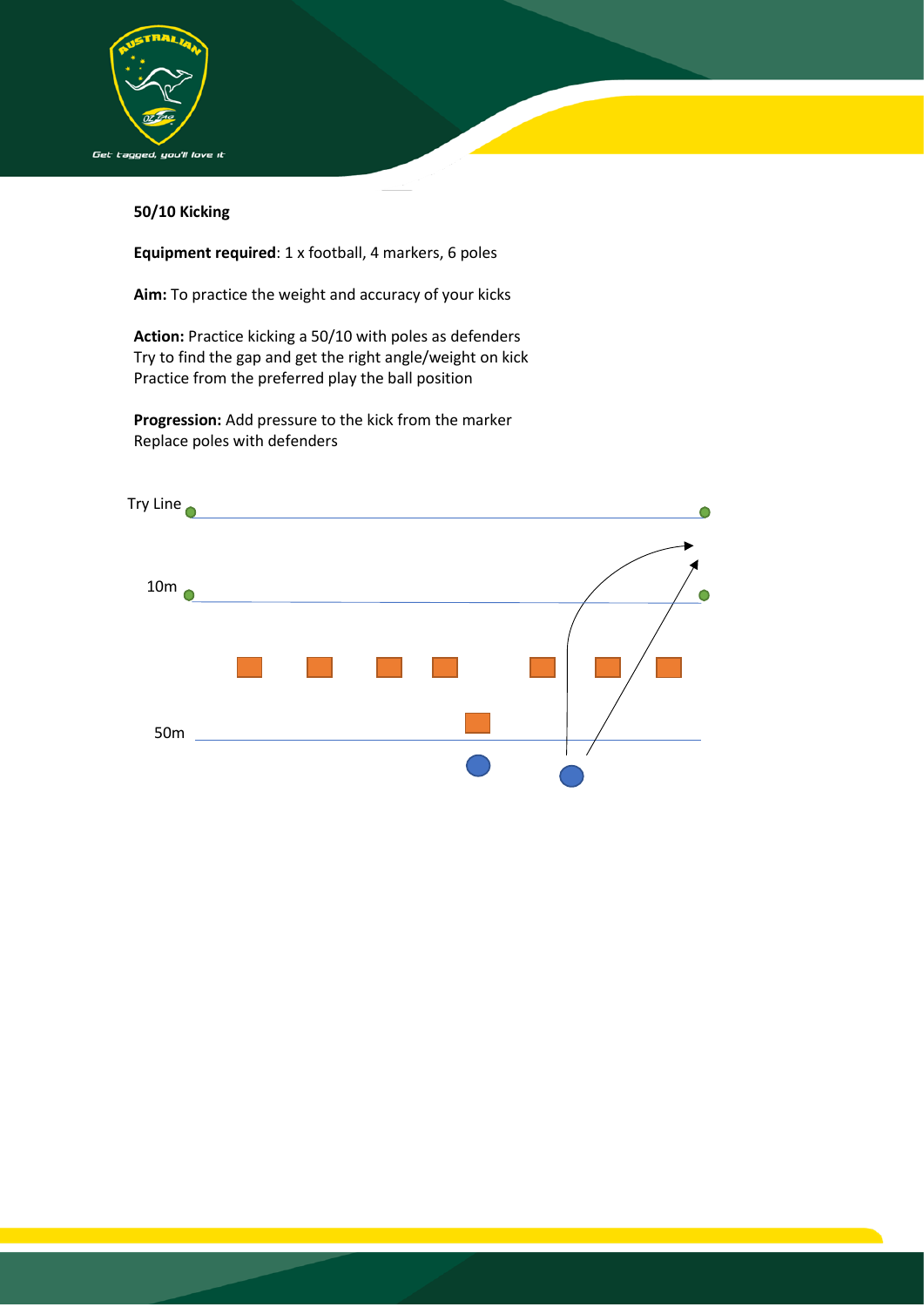

#### **6 attackers v 4 defenders**

**Equipment required:** 1 x football, 10 x Players with Tags on, 4 x markers

**Aim:** Defending team works on maintaining spacing and working together as a unit by communicating to their team mates. Attacking team get the chance to execute their plays under time constraints.

**Action:** Attacking team tests the defensive team by running plays against them. Attacking team gets 3 plays at defensive team before restarting again. Attacking team maintains possession for 2 minutes and then rotate players into different roles.

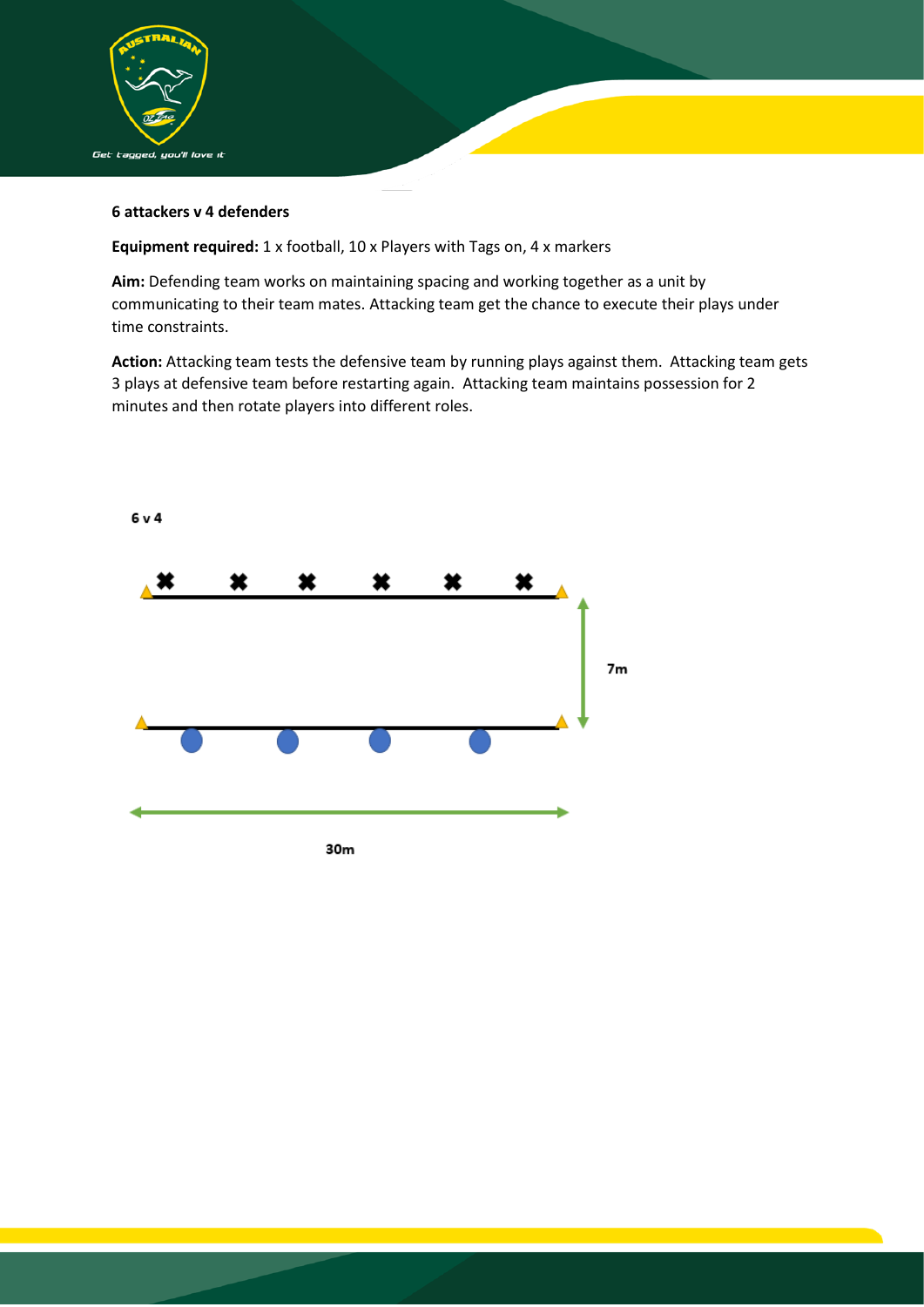

#### **A - Line**

#### **Equipment required:** 1 x football, 5 markers

**Aim:** For players to understand roles and responsibilities when trying to run an A-Line

**Action:** Ball Carrier aims to square up defending player and changes direction – generally an overs line trying to get the defender to chase hard to execute the tag. Outside support runner waits until he sees the defender chasing hard and looks to change angles, cutting under the ball carrier. Ball carrier to provide a soft "pop" pass making it easier for the support runner to catch. Once the support runner has gained possession, the line in which they run is determined by the defensive team - either runs a hook line if the inside defender is not tying in or uses footwork to cut back inside if the inside defender is closing the gap. Support runner can also look to link up with other support runners on the other side of where the play was executed – maintaining the ball in two hands and giving themselves numerous options to continue the play.

Tempo of the initial ball carrier is important – has to definitely attract the defender to chase him hard – if this fails to happen then the ball carrier then looks to execute an Overs 2 v 1 situation with support runner maintaining their line and hitting the Gap outside of the B Defender

## A Line

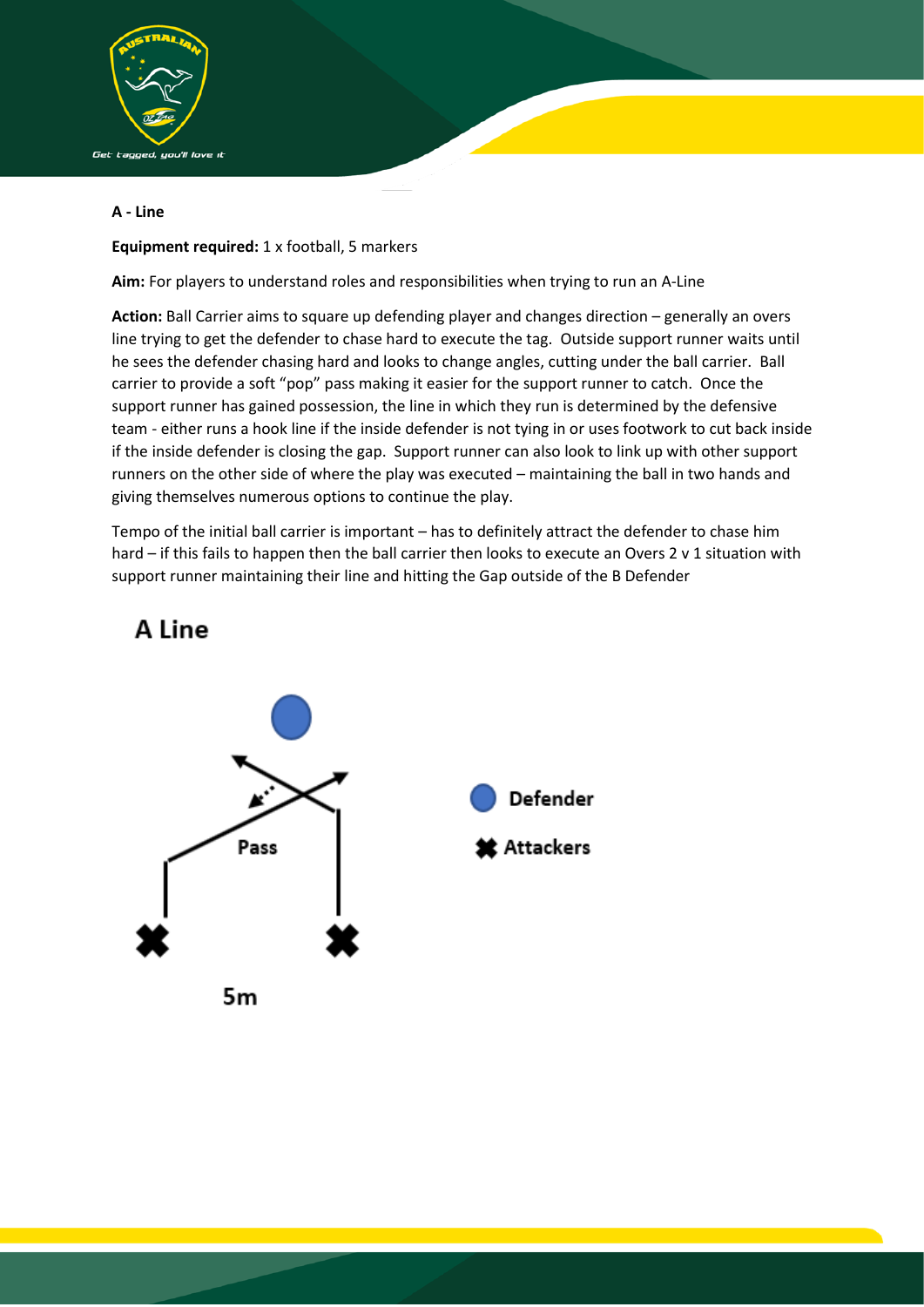

#### **Wrap**

**Equipment:** required: 6 markers, poles, 2 x footballs and tags

**Aim:** For players to understand roles and responsibilities when trying to run a Wrap play

**Action:** Ball carrier (holding ball in 2 hands) must square up defender and get them engaged to make the tag. Wrapper comes late and must wait for the defender to be moving towards ball carrier before starting to change his line.

The pass from the ball carrier is important - a soft "pop" pass (non spiral) enabling the wrapper the best opportunity to catch the ball. Wrappers line and what options are available to him/her after the Wrap has taken place is also important (support runners). Tempo of the ball carrier is essential and the ability to engage the defender and take them away will assist in the WRAP being executed effectively.

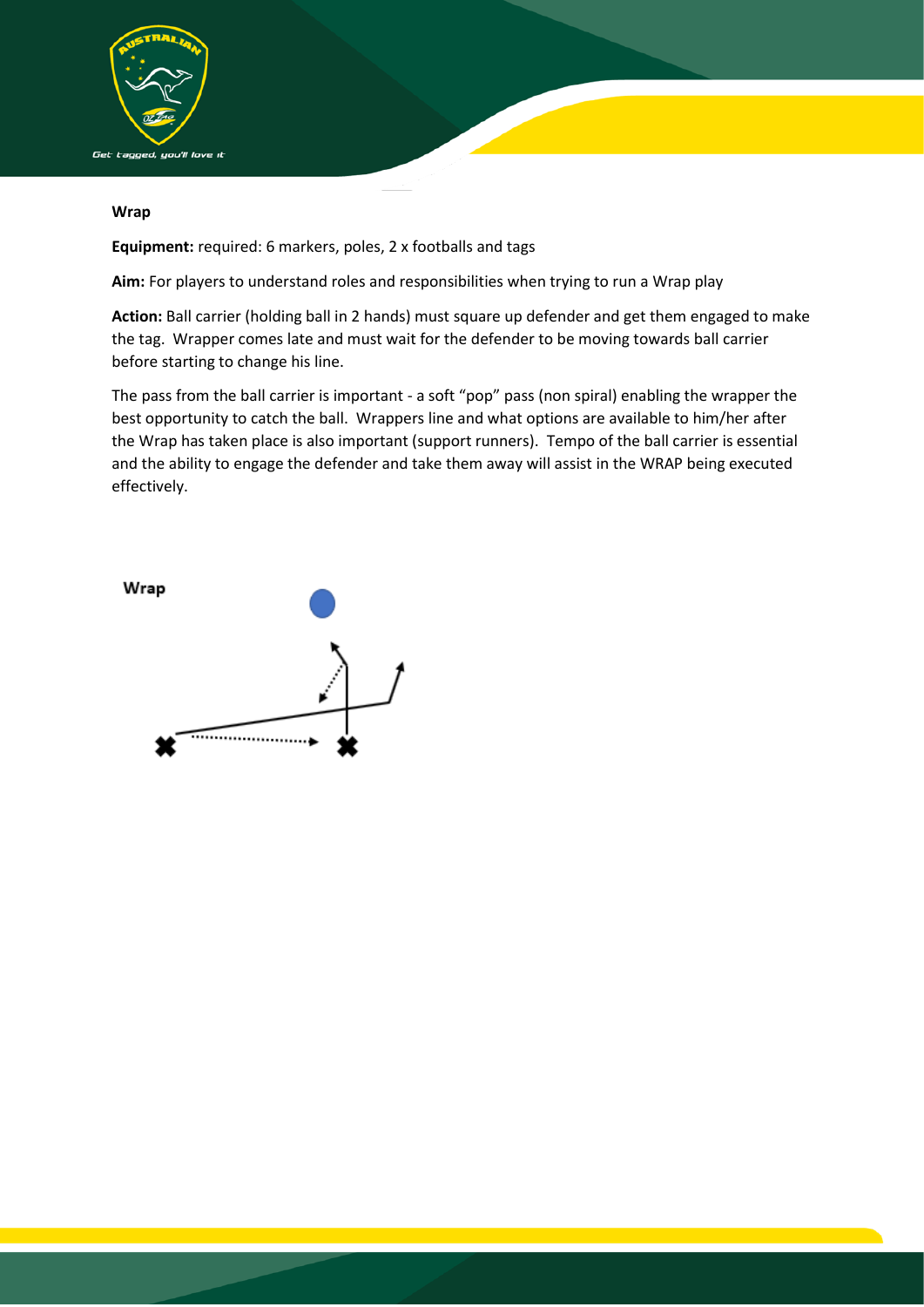

#### **3 v 2 Decision Making**

**Equipment required:** 5 markers, poles (if available) and 1 x football

**Aim:** For players to be able to execute various plays in a 3 v 2 situation and then as they develop be able to execute based on what the defenders do

Action: 1<sup>st</sup> receiver plays at the line running Unders Line on Pole. Support player 1 and 2 are hitting gaps, whilst defensive player is making a decision as to which support runner he is going to pass to and the ball player has to then execute the best play based on what the defender does.

It's important the ball player positions themself to be able to execute a range of different passes, long/short or soft/hard. It is not always about guessing what the defender is doing - the ball player needs to use their peripheral vision to see what action the defender is taking. Whilst the focus on the drill is on what the ball player is doing and the lines being run by the support players, the defenders are able to get plenty out of the drill by working on their decision making and ability to deny the attacking team a chance at scoring a try or making a break.

**Progression:** Replace pole with another defender and have attacking players work against 2 active defenders. Suddenly ball carrier can start to execute other plays including: quick hands, face ball, short ball to  $2<sup>nd</sup>$  receiver, A Line, A with a tip on, Double A, Dummy A for a grubber kick. The ball carrier also has the option of dummying and going himself.



 $3v2$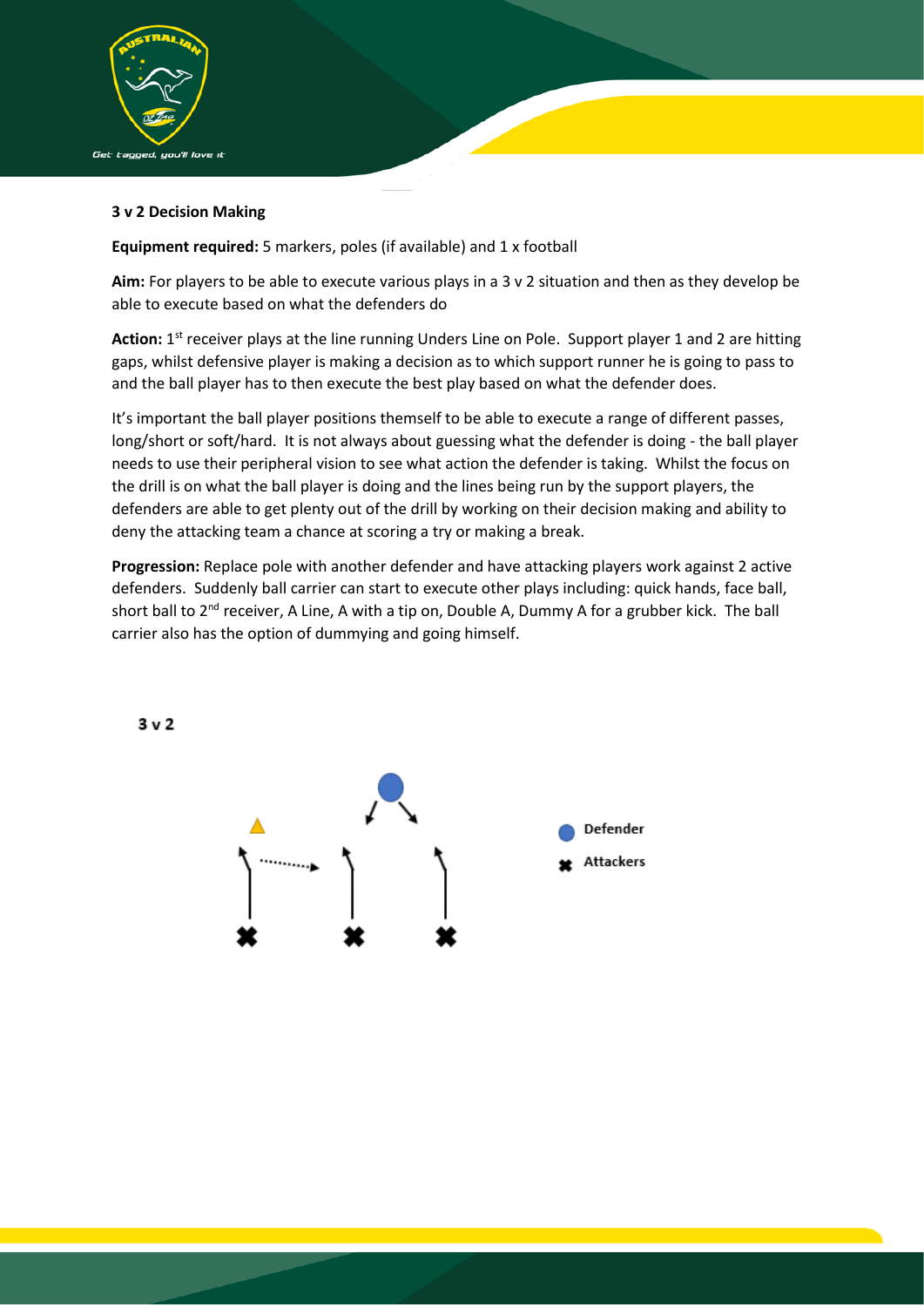

#### **5 v 5 Fitness Drill**

#### **Equipment required:** 20 markers, 1 x football and tags

**Aim:** To bring a fitness element into a Game situation – defenders have to work hard and communicate while attackers are looking to assess the situation and aim to take advantage of having extra players in attack

**Action:** Teams of 5 competing against each other – defensive team are at a disadvantage because when a defending player makes a tag, they are required to run outside the field of play around any one of the 6 poles/markers positioned along the sideline. Attacking team will generally be playing against 3-4 defenders therefore should be able to execute some plays and take advantage of the extra numbers.

The defensive team has to work together, and also be able to adjust defensively once players come back from running around the poles.

Normal Oztag rules apply

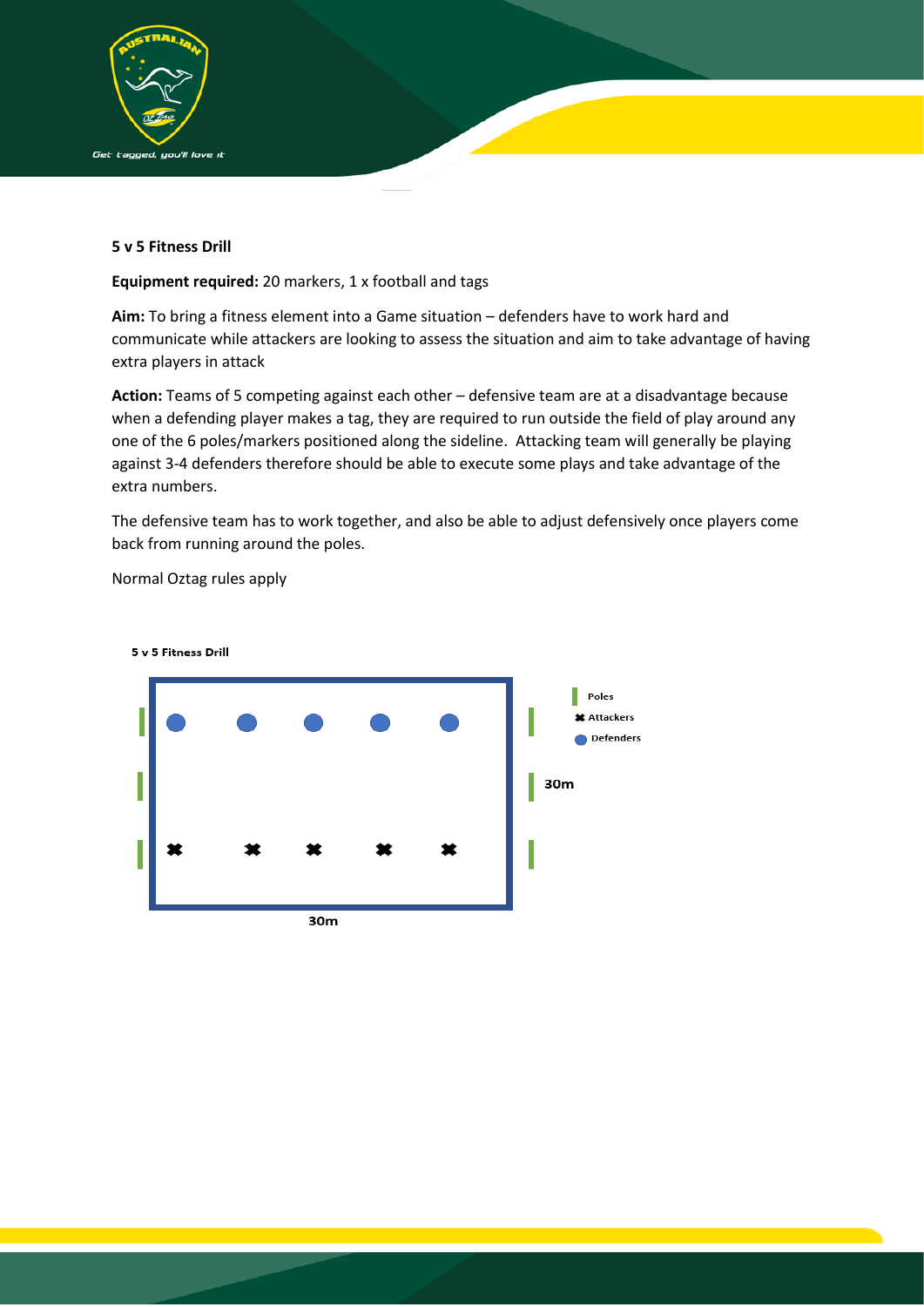

#### **8 v Countdown**

**Equipment required:** 20 markers, 1 x football and tags

**Aim:** Defenders to work on communicating and working together as numbers in the defensive line reduce. Attackers to focus on scoring tries against the opposition with minimal errors.

**Action:** Attacking team has the chance to run 3 plays against the defensive team 8 v 8 to see how many times they can score – if the attacking team lose possession or are forced into making an error by the defensive team, they then forfeit their 3 plays.

After 3 plays the defensive team then lose a defender from their team  $-8$  v 7. The same rules as above are applicable – 3 plays and plays are forfeited if the attacking team makes an error.

This continues with one defensive player being taken from the defensive team 8 v 6, 8 v 5, 8 v 4 last set is 8 v 3.

At the completion of this, the number of tries scored by the attacking side is accumulated and then the teams swap over.



8 y Countdown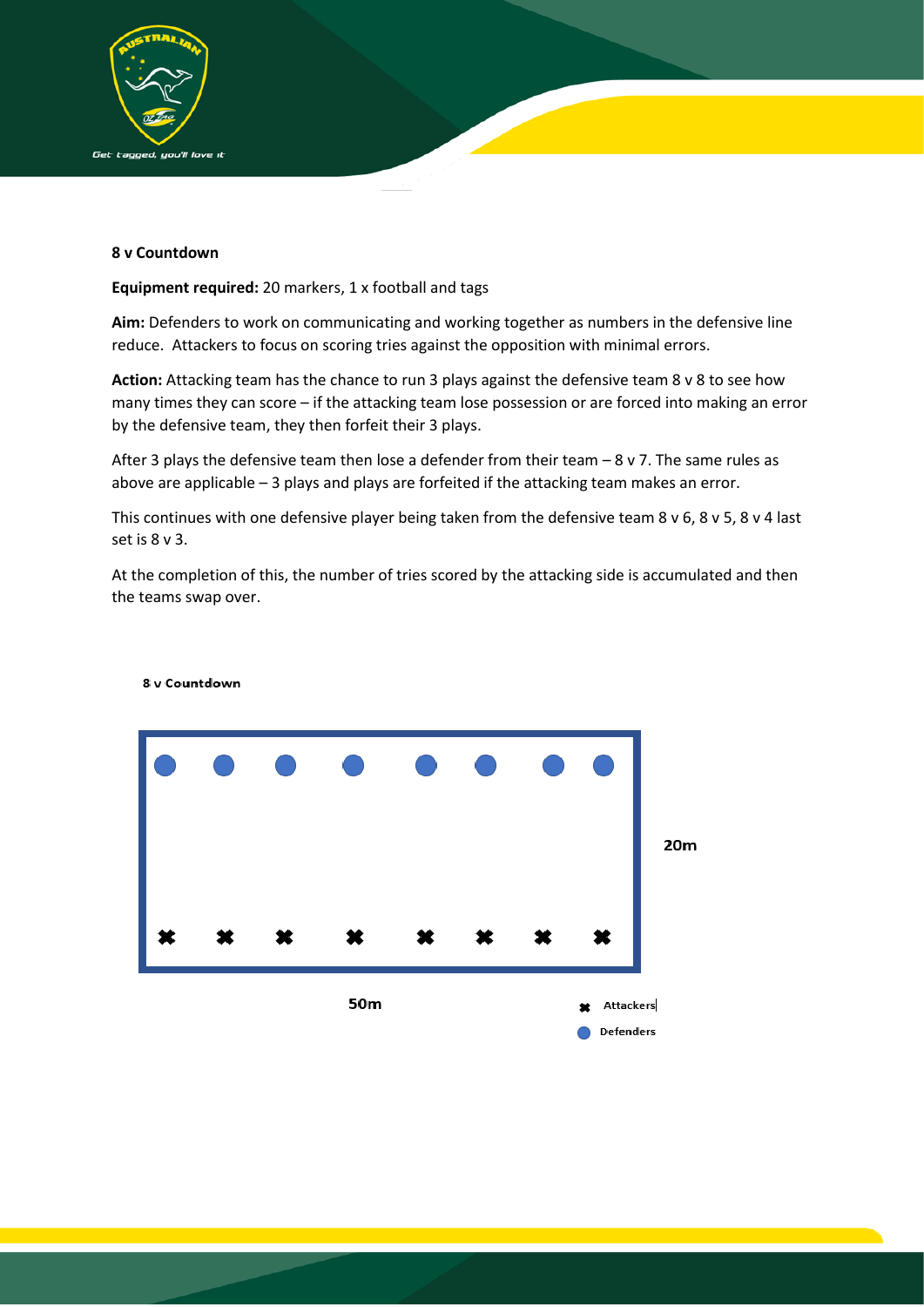

#### **Scramble defence – 5 v 5**

**Equipment required:** 1 x football, players with tags

**Aim:** 5 v 3 attacking scenario which then encourages attacking players to support and continue playing against 2 cover defenders

**Action:** Attacking side is 5 v 3 and try to beat them in attack. Once they break through the line 2 extra defenders (wingers) have positioned themselves so they are the second line of defence – attacking team try to beat these 2 defenders to score a try

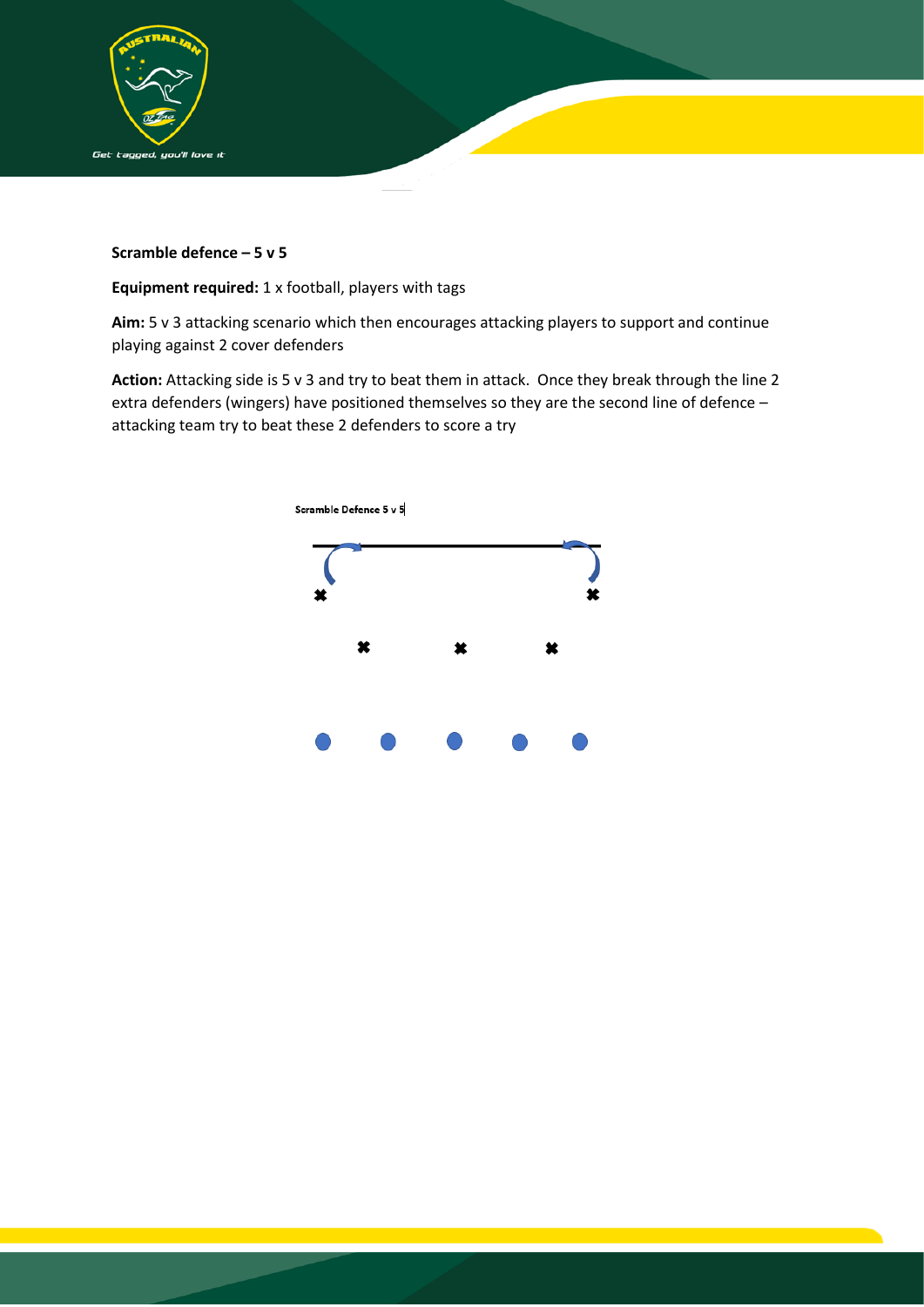

#### **2 v 2 Short side**

**Equipment required:** 1 x football, players with tags, 4 markers

**Aim:** to provide players with options when presented with a 2 v 2 scenario

**Action:** With some deception from the dummy half (trying to keep the marker on the open side) the ball then goes down the shortside in a 2 v 2 scenario where players get the chance to show their attacking ability. Pass from dummy half is a short one which provides the first receiver with more space to work in.

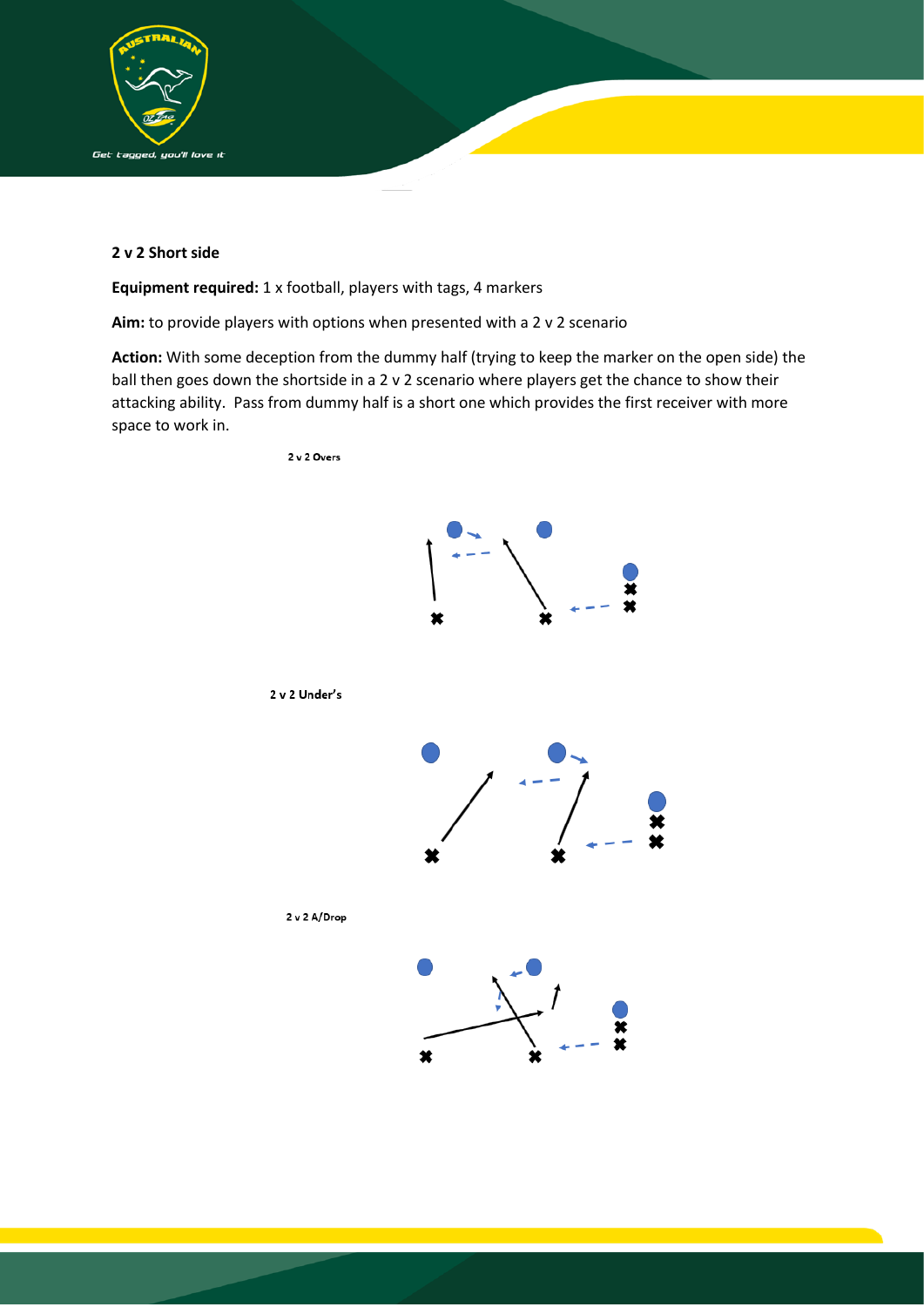

#### **Skill Game/Conditioning**

**Equipment required:** 1 x football, players with tags, 6 x poles, 10 markers

**Aim:** A conditioning game to test the defensive team and improve communication and spacing

#### **Action:** 8 v 7

Attacking team - Link and winger stay in designated grid, middles and rovers stay within grid, one middle is a rover and can go in any grid.

Defensive Team – wingers must stay in grid, other players can go anywhere, once defending team makes a tag the defender must run around a marker outside the field of play. Wingers who make tag don't need to run around marker.

Teams get 5 sets at opposition and then swap over – if they lose possession then that set is void.



 $8v7$